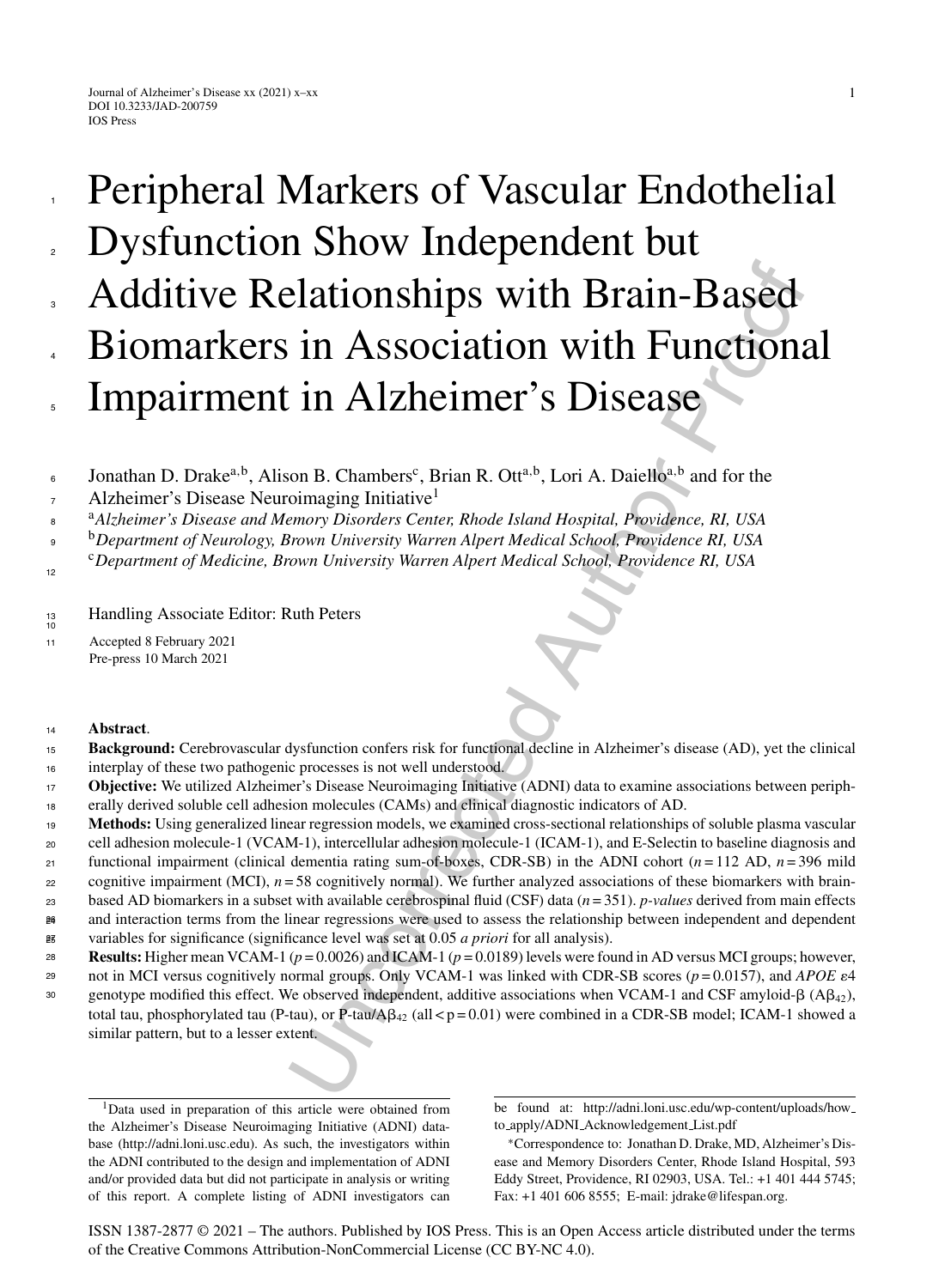**Conclusion:** Our findings indicate independent associations of plasma-based vascular biomarkers and CSF biomarkers with AD-related clinical impairment. 31  $32$ 

<sup>33</sup> Keywords: Alzheimer's disease, E-Selectin, intercellular adhesion molecule-1, vascular cell adhesion molecule-1

## 31 **INTRODUCTION**

 Although amyloid deposition is considered to be the central inciting event in the development of clin- ical Alzheimer's disease (AD) [1], age-associated cerebral vascular disease and AD have long been rec- ognized as frequently co-morbid entities. Abundant contemporary epidemiologic data point toward clin- ically relevant interrelationships between vascular dysfunction and AD, as evidenced by a strong asso- ciations between mid-life vascular risk factors and later-life clinical AD [2–9]. Mid-life vascular risk fac- tors have moreover been linked to later-life amyloid burden [10, 11], including in those with high poly- genic risk for AD [10]. In support of this narrative, declining dementia incidence in developed countries is thought to be related to general improvements in preventive disease management [12].

 Despite these findings and consistent neuropatho- logical observations of highly prevalent mixed pathology in the elderly [13], the question of whether concurrent cerebral vascular disease and AD patholo- gies represent biologically intertwined or parallel but non-synergistic processes is difficult to fully eluci- date and has been a topic of frequent historical debate [13–24]. Given the critically unmet need for effec- tive preventive and therapeutic strategies for AD and the modifiable nature of vascular risk factors, disen- tangling various pathogenic processes that underlie risk for age-related cognitive decline and identifica- tion of biomarkers that may be sensitive to modifiable vascular-mediated risk is of high clinical import.

 The majority of prior studies analyzing con- tributions of co-existing cerebrovascular and AD <sup>64</sup> pathology have found independent and/or additive rather than interactive associations to risk for cog- nitive decline; however, most studies to-date have largely focused on relationships of imaging-based white matter disease burden to amyloid pathology [23, 25, 26]. In contrast, results from more recent studies using composite [27] or expanded [28, 29] cerebrovascular biomarker panels or AD biomarkers that are inclusive of amyloid, tau, and neurode-generative pathologies [26, 30] suggest that some synergistic aspects of vascular-mediated associations  $\frac{74}{6}$ to AD pathogenesis may have been previously underappreciated.

synergistic aspects of vascular-mediated assoc<br>
to AD parbogenesis may have been previously<br>
the development of the coupling and the measures of vascular endothelial dysfunce<br>
the development of the sound tare measures of We sought to utilize peripherally derived molecu- $\frac{77}{20}$ lar measures of vascular endothelial dysfunction as  $\frac{78}{10}$ a means by which to assess for potentially more  $\frac{79}{20}$ nuanced contributions of vascular risk to AD-associated pathologies and clinical AD. Cell adhesion 81 molecules (CAMs) are expressed on the vascular endothelial surface and facilitate blood-borne 83 leukocyte recruitment and trafficking across the vascular endothelium to sites of tissue damage via s stereotyped stages: initial leukocyte tethering and 86 rolling along the endothelial vessel wall (L- 87 Selectin, P-Selectin, E-Selectin, and vascular cell 88 adhesion molecule-1 (VCAM-1)), followed by  $89$ firm adhesion (intercellular adhesion molecule-1 90  $(ICAM-1)$ , VCAM-1), and eventual chemotaxis and  $\qquad \qquad$ 91 transendothelial cell migration (PECAM; Platelet 92 And Endothelial Cell Adhesion Molecule) [31–36]. 93 Membrane-bound CAMs are subsequently shed as 94 soluble forms after a time delay, presumably as part 95 of a feedback mechanism [37], and the soluble frac- 96 tion can be conveniently measured in blood samples 97 to detect processes of active inflammation involving 98 the vascular endothelium.  $\frac{99}{20}$ 

Elevated circulating and/or cerebrospinal fluid 100 (CSF) CAMs have been reported in relation to a  $101$ variety of vascular risk factors and cardiovascular 102 disease [38–44], cerebrovascular disease [45], neuroimmunological disorders such as multiple sclerosis <sup>104</sup>  $[46, 47]$ , and a broad spectrum of immune-mediated  $105$ disorders including lupus erythematosus, rheuma- 106 toid arthritis, asthma, and cancer [39]. There have 107 been a limited number of studies to-date assessing 108 relationships of blood- or CSF-borne CAMs to 109 cognitive aging and dementia in humans  $[32, 48, \dots]$ 57–62, 49–56]. However, samples sizes of blood- <sup>111</sup> borne CAMs in most studies have been relatively 112 small, and to our knowledge no studies thus far have 113 tested for interactive associations between soluble 114 plasma CAMs and CSF AD biomarkers in association with the clinical AD spectrum phenotype in a 116 well-characterized AD cohort.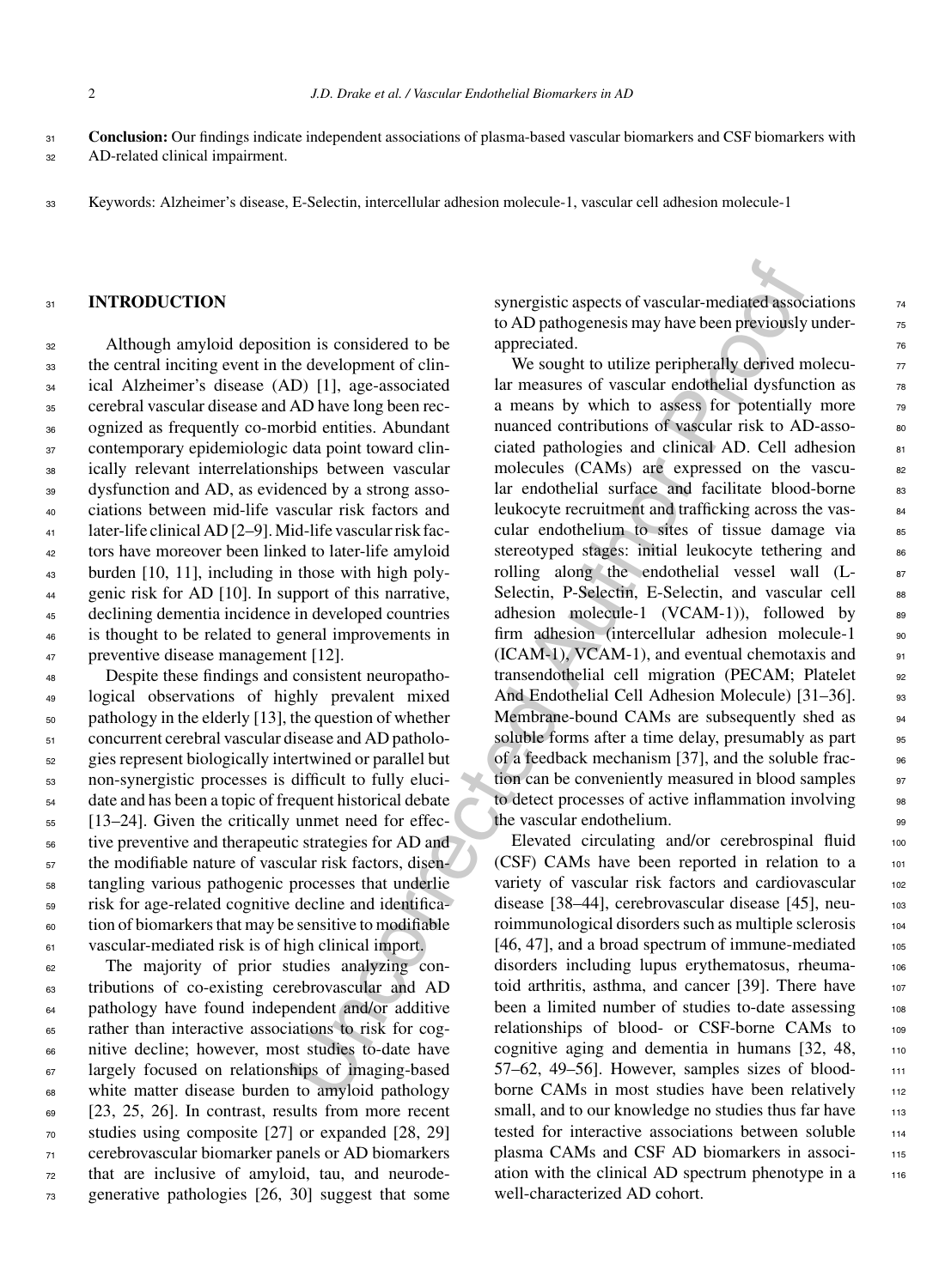In this study, we analyzed cross-sectional asso- ciations of soluble plasma VCAM-1, ICAM-1, and E-Selectin to baseline diagnosis and functional sever- ity staging in Alzheimer's Disease Neuroimaging Initiative (ADNI) participants. ADNI is a highly 122 selective cohort that has been specifically enriched for biomarker studies of AD-related cognitive decline [63]. Utilizing the three bloodborne CAMs that were available in ADNI plasma proteomics data, we hypothesized that concomitantly higher plasma 127 CAM levels would correlate with severity of base- line diagnosis and functional impairment along the prodromal-to-clinical AD dementia spectrum and tested for modifying effects of Apolipoprotein E (*APOE)* genotyping on functional impairment. Based upon suggestions of interactive associations of CAMs and AD pathology in recent experimental mod- els, we also hypothesized peripheral CAMs would have a synergistic relationship with brain-based AD biomarkers in influencing baseline functional 137 impairment, which we assessed using CSF biomark- ers of AD pathology and neurodegeneration in a subset of subjects for whom those data were available.

140

#### <sup>141</sup> **METHODS**

## <sup>142</sup> *Participants*

 Data used in this study were obtained from data of the original ADNI cohort ([http://adni.loni.usc.edu\)](http://adni.loni.usc.edu). ADNI is a multi-site, longitudinal observational study led by Principal Investigator Michael W. Weiner, 147 MD, that was initiated in 2004 as ADNI-1, and has been extended by successive renewals to the cur- rent ADNI-3 cohort that was launched in 2016. The primary goal of ADNI since its inception has been to clarify the roles of imaging and other biomark- ers in AD clinical progression in order to validate their use in AD clinical trials [63]. Written informed consent was obtained for all participants, and prior Institutional Review Board approval was obtained at each participating institution. Up-to-date information regarding ADNI can be found at http://www.adni-info.org.

# <sup>159</sup> *Clinical and cognitive assessment*

<sup>160</sup> All subjects underwent an extensive clinical diag-<sup>161</sup> nostic evaluation, including basic mental status, neuropsychological, physical, and neurological exam- <sup>162</sup> inations. A full description of assessment used can be 163 found at<http://adni.loni.usc.edu/methods/documents/> <sup>164</sup>

Dementia severity was graded by the Clinical 165 Dementia Rating (CDR) Scale [64, 65], a measure that is widely employed in AD clinical care 167 and research to quantify functional impairment. The 168  $CDR$  is derived through interview with patients and  $169$ informants and consists of 6 domains (memory, orientation, judgment and problem solving, community 171 affairs, home and hobbies, and personal care), each of  $172$ which are rated on a 5-point scale  $(0, no\; impairment;$  173 0.5, questionable impairment; 1, mild impairment; 174 2, moderate impairment; and 3, severe impairment). 175 In clinical practice, the algorithm-generated global  $176$ CDR score produces a total possible score of 0 to  $177$ 3, denoting a global level of functional status from  $178$ no impairment (global CDR  $0$ ) to severe impairment  $179$ (global CDR 3) using the descriptors noted above for  $180$ the individual domain box scores. The CDR sum of 181 boxes score (CDR-SB), by contrast, utilizes a sum- <sup>182</sup> mary of the individual domain box scores and yields 183 a total score of 0 to 18 (higher scores indicating 184 greater impairment), and is frequently used in AD 185 research given greater sensitivity in dementia staging 186 and tracking of progression over time [66].

eliated cognitive decime and research to quantity pinctional mpagnment<br>and proparities and research to quantity pincerions and consider mixture policies and information independent and consists of 6 domains mean proteins i All participants were given diagnoses of cog-<br>188 nitively normal (CN), mild cognitive impairment 189 (MCI), or probable AD; for participants with MCI 190 (global CDR score of  $(0.5)$ , the inclusion criterion  $191$ was an amnestic type (CDR memory domain box 192 score of at least 0.5), to specifically ensure enrichment of the cohort with participants at high risk 194 for conversion to AD. All AD patients satisfied 195 NINCDS-ADRDA diagnostic criteria [67] for prob- <sup>196</sup> able AD and had questionable to very mild dementia 197 (global CDR score of  $0.5$  but considered borderline  $198$ dementia) or mild (global CDR score of 1) dementia. Additionally, ADNI was specifically designed to 200 minimize non-AD related risk factors for cognitive 201 impairment or dementia, including vascular dementia. Inclusion criteria for ADNI-1 included a modified  $_{203}$ Hachinski ischemic score (MHIS) [68] of 4 or less 204 to limit potential contributions from cerebrovascular 205 disease; previously published baseline characteristics 206 for ADNI-1 noted no significant difference between 207 CN, MCI, and AD groups with respect to MHIS [69]. 208

## *Biomarkers* 209

ADNI proteomics data were collected for a subset 210 of ADNI-1 (the original ADNI cohort) participants <sup>211</sup>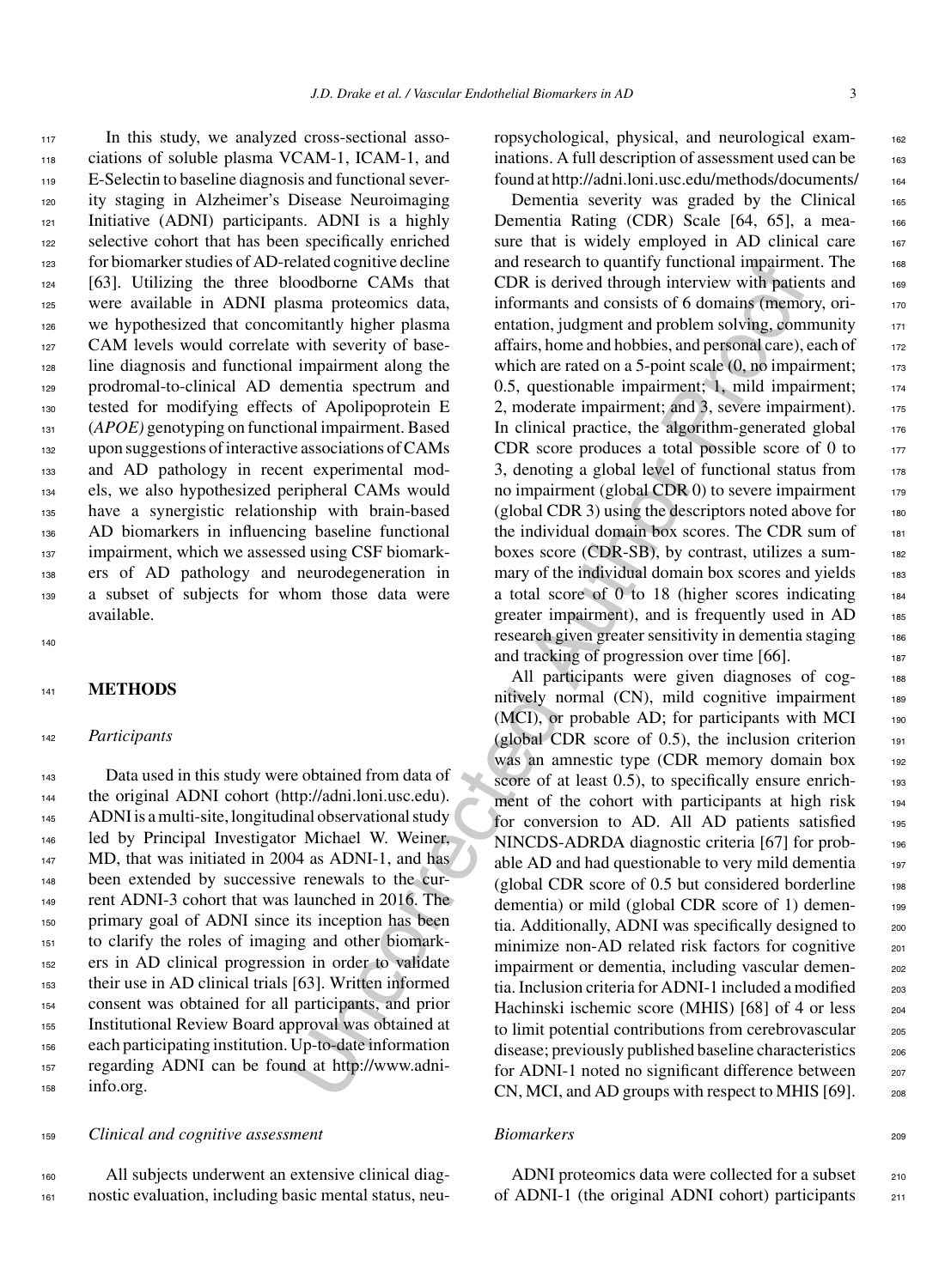who enrolled in this sub-study at baseline. The mul- tiplex panel was based upon Luminex immunoassay technology and had been developed by Rules Based Medicine (MyriadRBM) to measure a range of inflammatory, metabolic, lipid, and other disease relevant indices. A 190-analyte, plasma-based panel of biomarkers previously reported to be related to cell-signaling or disease processes such as AD, meta- bolic disorders, inflammation, cancer, and cardiovas- cular disease were analyzed through the Biomarkers Consortium Project "Use of Targeted Multiplex Proteomic Strategies to Identify Plasma-Based Biomarkers in Alzheimer's Disease," 146 of which met quality control standards. Biomarkers of vascular endothelial dysfunction used in this study included baseline peripheral blood-derived VCAM-1, ICAM-1, and E-Selectin. Further details regarding ADNI proteomics procedures can be found in the data primer, "Biomarkers Consortium Project: Use of Targeted Multiplex Proteomic Strategies to Identify Plasma-Based Biomarkers in Alzheimer's Disease" (http://adni.loni.usc.edu/wp- content/uploads/2010/12/BC-Plasma-Proteomics-Analysis-Plan.pdf).

 A subset of ADNI participants also underwent a lumbar puncture sub-study at the time of periph- eral blood collection at baseline. CSF specimens for biomarkers were processed by the Biomarker Core of ADNI at the Translational Research Lab- oratory, Department of Pathology & Laboratory Medicine at the University of Pennsylvania Medi- cal School, under the direction of Drs. Leslie M. Shaw and John Trojanowski. The Luminex multiplex immunoassay platform was used for measurements <sup>246</sup> of amyloid- $\beta$ , 42-residue peptide  $(A\beta_{42})$ , total tau (T-tau), and phosphorylated tau (P-tau). Over 50 studies have demonstrated clinical sensitivity and specificity for these biomarkers at greater than 80% each. Further details regarding ADNI CSF Biomarker Core procedures can be found in the data primer, "An Overview of the first 8 ADNI CSF Batch Analyses" (http://adni.loni.usc.edu/methods/ documents/).

 *APOE* genotyping was performed at screen- ing using established protocols, the details of which can be found at http://adni.loni.usc.edu/meth ods/documents/.

## <sup>259</sup> *Statistical analyses*

<sup>260</sup> Distributions of peripheral blood levels of CAMs <sup>261</sup> (VCAM-1, ICAM-1, and E-Selectin) and CSF

biomarkers ( $\mathbf{A}\mathbf{B}_{42}$ , T-tau, and P-tau) for the entire 262 sample were assessed for normality. Using the 263 Shapiro-Wilk test, all plasma CAM and CSF data 264 were found to have non-normal distributions (all 265  $p \le 0.005$ ). Thus, all plasma and CSF biomark- 266 ers were log-transformed for subsequent analysis, <sup>267</sup> and then back transformed for graphical depic- <sup>268</sup> tions. 269

ported to be related to<br>
en[c](http://adni.loni.usc.edu/methods/documents/)el and [th](http://adni.loni.usc.edu/wp-content/uploads/2010/12/BC-Plasma-Proteomics-Analysis-Plan.pdf)en back transformed for graphical<br>
ences esses such as AD, meta-<br>
ions.<br>
esses such as AD, meta-<br>
ions.<br>
esses such as AD, meta-<br>
ions.<br>
According the Biomarkets<br>
VCAM-1, ICAM-1, and E A generalized linear model was used to assess 270 VCAM-1, ICAM-1, and E-selectin concentrations 271 (log normal) for each level of baseline diagnosis  $(CN,$  272 MCI, or AD). Using a generalized linear model (the 273 GLIMMIX procedure), CDR-SB and the CDR mem- <sup>274</sup> ory box sub-scores (CDR-Mem) were modeled as <sup>275</sup> binomial distributions by each dependent variable 276 (VCAM-1, ICAM-1, and E-Selectin). We hypothe- $_{277}$ sized that associations between the CDR-SB and each 278 of the CAMs would be greater among those with 279 the highest risk for  $AD$ , so we conducted additional  $280$ analyses to evaluate effect modification by selected <sup>281</sup> known risk factors for AD (e.g., *APOE* genotype: 282 *APOE*  $\varepsilon$ 4 non-carrier, *APOE*  $\varepsilon$ 4 heterozygote, or 283 *APOE*  $\varepsilon$ 4 homozygote), age, sex, and family history <sub>284</sub> of AD). This would allow us to understand if the rela- <sup>285</sup> tionship between CDR-SB and each of the CAMS 286 was being driven by factors other than our main 287 independent variables. Interaction terms were tested 288 for significance and included in the model when 289 significant.

Using a generalized linear model (the GLIMMIX 291 procedure), CDR-SB was modeled as a bino- <sup>292</sup> mial distribution by the combination (fit plane) of  $293$ peripheral plasma CAMs and CSF AD biomarkers <sup>294</sup> (CSF  $\mathbf{A}\beta_{42}$ , T-tau, P-tau, and P-tau/ $\mathbf{A}\beta_{42}$  ratio, all 295 log normal distributions). To understand if effects 296 were interactive or additive, interaction terms were 297 tested for significance and included if appropri- <sup>298</sup> ate. Individual *p-values* of the dependent variables 299 in the model were used to test the contribution  $\frac{300}{100}$ of these variables. Interaction terms and correla- <sup>301</sup> tions between CAMs and CSF biomarkers were 302 assessed as a check against concerns over multi- <sup>303</sup> collinearity. 304

Familywise alpha was maintained at 0.05 using  $305$ the Holm adjustment for multiple comparisons 306 where appropriate (adjusted *p*-values are reported, 307 unless otherwise stated). Significance level was 308 set at 0.05 *a priori*. Classic sandwich estimation 309 was used to adjust for any model misspecifi-<br>310 cation. All statistical analyses were performed 311 using SAS version 9.4 (The SAS Institute; Cary, 312 NC).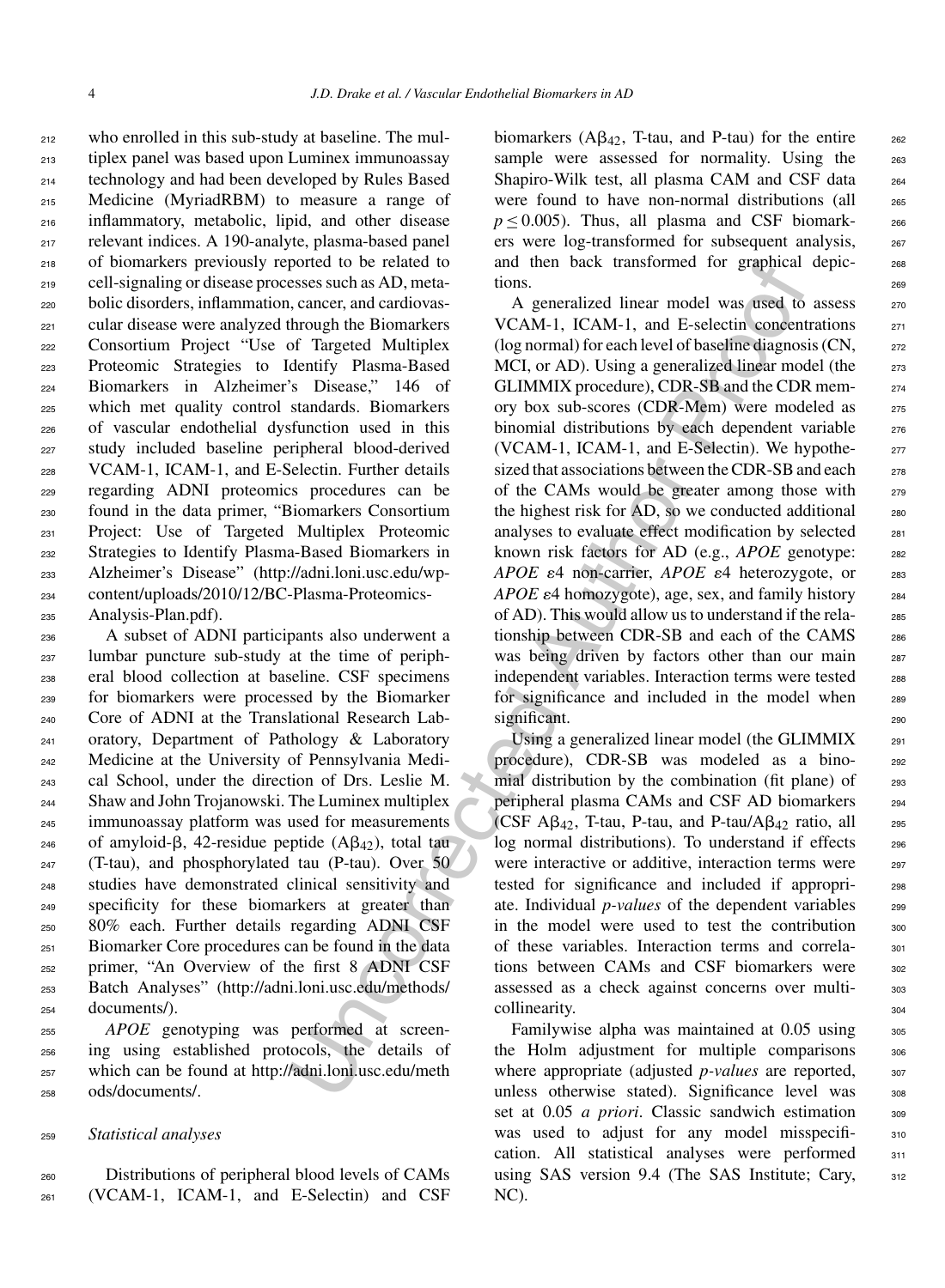#### <sup>313</sup> **RESULTS**

#### <sup>314</sup> *Participants*

 Data were derived from the original ADNI cohort (ADNI-1), which consisted of approximately 200 317 people with early AD, 400 people with MCI, and 318 200 CN older individuals. A cohort of 566 ADNI- 1 participants (*n* = 112 AD, *n* = 396 MCI, *n* = 58 CN) for whom proteomics data were available were 321 included in the current study. Baseline demographic data including age, sex, and education level (summa- rized in Table 1), showed expected diagnosis-related characteristics with respect to CDR-SB and CDR- Mem scores. In our subset of the ADNI-1 cohort, we observed the same discrepancy related to higher pro- portion of male participants in MCI versus CN and AD groups that had previously been reported for the entire ADNI-1 cohort [69]. There were no major dif- ferences in vascular risk (as measured by the MHIS) 331 between CN, MCI, and AD groups that would be expected to confound our analyses (Table 1).

#### <sup>333</sup> *Baseline diagnosis*

 Plasma VCAM-1 levels for AD, MCI, and CN were 2.89 [2.87, 2.91], 2.86 [2.85, 2.87], and 2.84 [2.82, 2.87] ng/ml (mean [95% CI]), respectively (Fig. 1a). Participants diagnosed with AD had significantly higher mean VCAM-1 levels compared with the MCI  $_{339}$  ( $p = 0.0026$ ) and CN ( $p = 0.0028$ ) diagnostic groups; however, VCAM-1 levels in CN and MCI groups were similar (CN versus MCI;  $p = 0.2687$ ). Mean 342 ICAM-1 levels for AD, MCI, and CN were 2.04 [2.01, 2.07], 2.00 [1.98, 2.01] and 2.01 [1.97, 2.05] ng/ml. Participants with AD had higher mean ICAM-1 con- $_{345}$  centrations relative to those with MCI ( $p = 0.0189$ ), <sup>346</sup> but not in comparison with the CN group (AD versus  $S<sub>347</sub>$  CN;  $p = 0.4187$ ) (Fig. 1b). ICAM-1 concentrations were not significantly different in the CN versus MCI  $_{349}$  group comparison ( $p = 0.5639$ ). Mean E-Selectin lev- els for AD, MCI, and CN were 6.56 [6.11, 7.04], 6.58 351 [6.34, 6.84], and 6.79 [6.17, 7.47] ng/ml, respectively. E-Selectin levels did not differ between patients with AD, MCI, or CN diagnoses ( $p = 0.8280$ , Fig. 1c).

## <sup>354</sup> *Functional status staging and CDR memory* <sup>355</sup> *sub-score*

<sup>356</sup> Across the entire sample, baseline plasma VCAM-<sup>357</sup> 1 levels were associated with greater functional <sup>358</sup> impairment stage at study entry as indicated by higher CDR-SB scores ( $p = 0.0157$ ). Similarly, higher  $359$ plasma VCAM-1 levels were associated with severity 360 of memory impairment (as indicted by higher CDR- 361 Mem sub-score) at baseline  $(p=0.0071)$ . Neither  $362$ ICAM-1 ( $p = 0.0645$  and  $p = 0.2489$ , respectively) 363 nor E-selectin levels  $(p=0.5700 \text{ and } p=0.6604,$  364 respectively) levels were associated with CDR-SB or 365 CDR-Mem scores. 366

# *The effects of APOE genotype, age, sex, and* 367 *family history* 368

Severity of functional status (CDR-SB) modeled 369 by VCAM-1 level and *APOE* genotype showed that  $370$ *APOE* status modified the relationship of VCAM- 371 1 to CDR-SB (Supplementary Fig. 1a). Although 372 participants with higher CDR-SB scores also had 373 higher VCAM-1 levels, regardless of *APOE4* status,  $374$ we observed effect modification by genotype, such  $375$ that *APOE*  $\varepsilon$ 4 heterozygotes (2.66 [2.39, 2.96]) and  $\frac{376}{276}$ homozygotes  $(3.02 \, [2.47, 3.69])$  (both  $p < 0.0001$ ) 377 had greater respective functional impairment scores  $378$ at baseline (e.g., higher CDR-SB scores) than *APOE* 379  $\varepsilon$ 4 non-carriers (1.68 [1.50, 1.88]). 380

people with word, and<br>
respectively) levels were associated with CDR<br>
cohord of 566 ADNI<br>
TDR. Mem scores.<br>
and avere available were<br>
The effects of APOE genotype, age, sex and<br>
Baseline demographic<br>
Level in the Automati Age did not significantly influence the associ-<br>381 ation of VCAM-1 with CDR-SB (Supplementary 382 Figure 1b; slope not significantly different than  $0$ ,  $383$  $p = 0.1395$ ). Stratifying the sample by sex, we found  $384$ a trend for female (slope significantly different from 385 0), but not male sex as a modifier of the relationship  $\frac{386}{2}$ between VCAM-1 and CDR-SB (Supplementary 387 Figure 1c;  $p = 0.1888$  and 0.0478 for men versus  $\frac{388}{2}$ women, respectively). Family history of AD was also 389 found to modify the relationship of VCAM-1 with 390 CDR-SB. However, this was observed only for pos-<br>391 itive family history in both parents; this finding was 392 significant before and after adjustment for variance 393  $(p=0.0148$  and  $p=0.0444$ , respectively), but there  $\qquad$ <sub>394</sub> were only 8 participants in this category (Table 1). 395

As only VCAM-1 was consistently correlated with 396 clinical diagnosis and global functional status, the <sup>397</sup> above analyses were not performed with respect to 398 ICAM-1 or E-Selectin levels.

### $CSF AD$  biomarkers 400

About half of participants also underwent lumbar 401 puncture by ADNI-1 protocol for collection of CSF  $_{402}$ samples at the baseline visit. For the following analyses, we included a subset of the original sample  $404$ (*n* = 351; *n* = 102 AD, *n* = 197 MCI, *n* = 57 CN) with <sup>405</sup> AD biomarker results in CSF  $(A\beta_{42}, T$ -tau, P-tau, and  $406$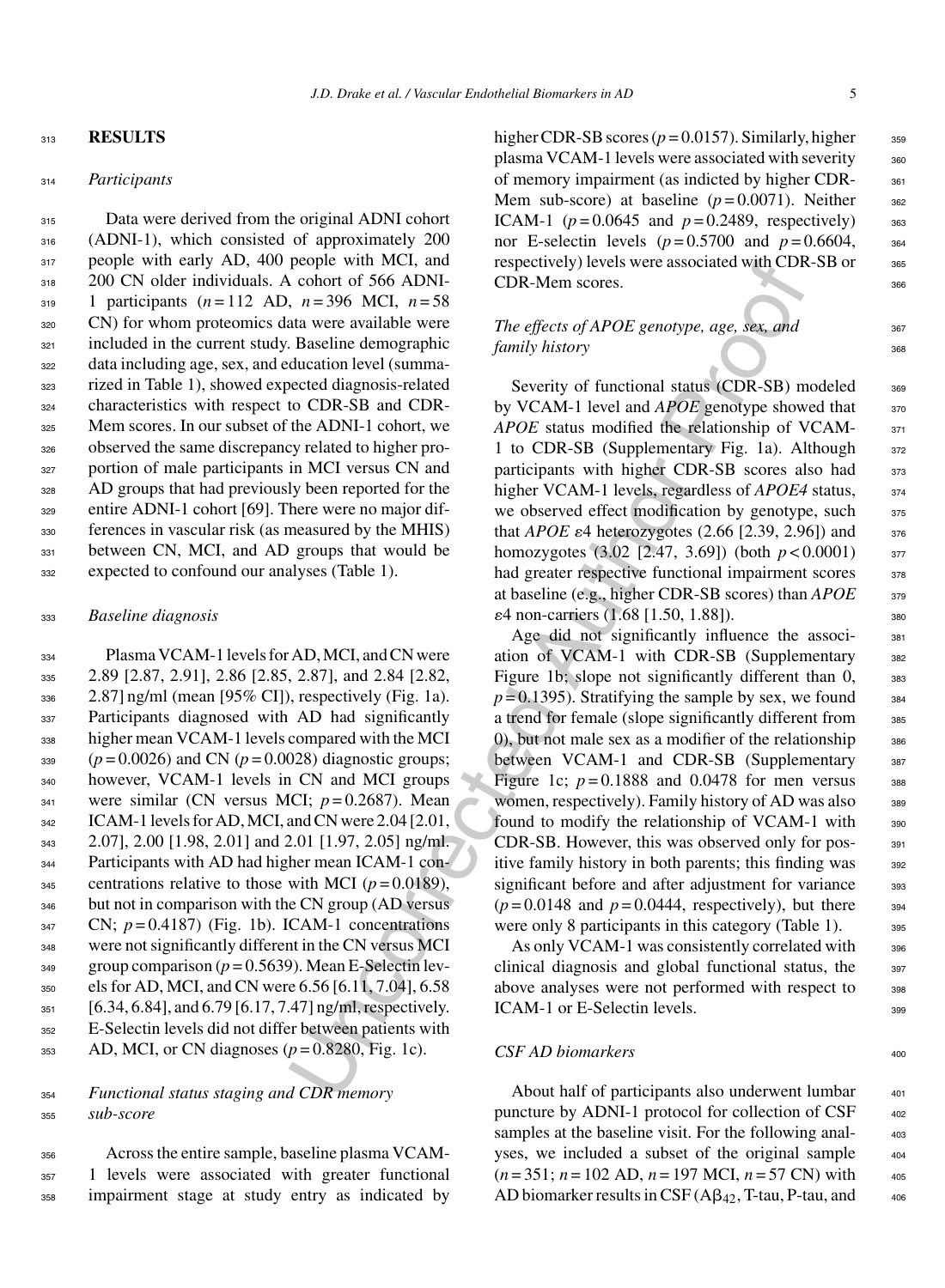| Characteristic, entire sample                                                                                               |                       | CN                           | MCI                              | AD                                                                                                                                                                                                                  |
|-----------------------------------------------------------------------------------------------------------------------------|-----------------------|------------------------------|----------------------------------|---------------------------------------------------------------------------------------------------------------------------------------------------------------------------------------------------------------------|
| Demographics                                                                                                                |                       | $n = 58$                     | $n = 396$                        | $n = 112$                                                                                                                                                                                                           |
| Sex (% Female)                                                                                                              |                       | 48.3                         | 35.4                             | 42.0                                                                                                                                                                                                                |
| Age, y (Median, [1 IQR, 3 IQR])                                                                                             |                       | 73.2 [71.1, 79.0]            | 75.1 [70.2, 80.4]                | 75.9 [69.4, 80.4]                                                                                                                                                                                                   |
| Education, y (Median, [1 IQR, 3 IQR])                                                                                       |                       | $16$ [13, 18]                | 16 [14, 18]                      | 16 [13, 18]                                                                                                                                                                                                         |
| AD family history                                                                                                           |                       | 17.2/8.6                     | 20.0/6.8                         | 22.3/8.9                                                                                                                                                                                                            |
| (% maternal/paternal)                                                                                                       |                       |                              |                                  |                                                                                                                                                                                                                     |
| APOE (% E4 Non-carrier/                                                                                                     |                       | 92/8/0                       | 46/42/12                         | 32/47/21                                                                                                                                                                                                            |
| Heterozygote/ Homozygote)                                                                                                   |                       |                              |                                  |                                                                                                                                                                                                                     |
| CDR-SB (Median, [1 IQR, 3 IQR])                                                                                             |                       | 0 [0, 0]                     | $1.5$ [1, 2]                     | 4[3.5, 5]                                                                                                                                                                                                           |
| CDR-Mem (Median, [1 IQR, 3 IQR])                                                                                            |                       | 0[0, 0]                      | $0.5$ [0.5, 0.50]                | 1[1,1]                                                                                                                                                                                                              |
| MHIS (mean, SD, range)                                                                                                      |                       | $0.64, 0.79, 0-3$            | $0.62, 0.70, 0 - 4$              | $0.66, 0.68, 0-3$                                                                                                                                                                                                   |
| Characteristic, CSF subgroup                                                                                                |                       | <b>CN</b>                    | MCI                              | AD                                                                                                                                                                                                                  |
| Demographics                                                                                                                |                       | $n = 57$                     | $n = 197$                        | $n = 102$                                                                                                                                                                                                           |
| Sex (% Female)                                                                                                              |                       | 47.4                         | 33.0                             | 42.2                                                                                                                                                                                                                |
| Age, y (Median, [1 IQR, 3 IQR])                                                                                             |                       | 73.1 [71.1, 78.6]            | 74.6 [70.1, 79.6]                | 75.9 [70.7, 80.5]                                                                                                                                                                                                   |
| Education, y (Median, [1 IQR, 3 IQR])                                                                                       |                       | 16 [13, 18]                  | 16 [14, 18]                      | 16 [13, 18]                                                                                                                                                                                                         |
| AD family history                                                                                                           |                       | 17.5/8.8                     | 24.3/8.1                         | 22.6/9.8                                                                                                                                                                                                            |
|                                                                                                                             |                       |                              |                                  |                                                                                                                                                                                                                     |
| APOE (% E4 Non-carrier/                                                                                                     | (% maternal/paternal) |                              | 47/43/10                         | 30/47/23                                                                                                                                                                                                            |
|                                                                                                                             |                       |                              |                                  |                                                                                                                                                                                                                     |
| Heterozygote/Homozygote)                                                                                                    |                       |                              |                                  |                                                                                                                                                                                                                     |
| CDR-SB (Median, [1 IQR, 3 IQR])                                                                                             |                       | 0 [0, 0]                     | $1.5$ [1, 2]<br>$0.5$ [0.5, 0.5] | 4[3.5, 5]                                                                                                                                                                                                           |
| CDR-Mem (Median, [1 IQR, 3 IQR])<br>MHIS (mean, SD, range)                                                                  |                       | 0[0, 0]<br>$0.63, 0.79, 0-3$ | $0.59, 0.77, 0-3$                | $1\,[1,1]$<br>$0.66, 0.70, 0-3$                                                                                                                                                                                     |
|                                                                                                                             |                       |                              |                                  | AD, Alzheimer's disease; ADNI, Alzheimer's Disease Neuroimaging Initiative; CDR-Mem, clinical dementia<br>rating-memory subscale; CDR-SB, clinical dementia rating-sum of boxes; CN, cognitively normal; CSF, cere- |
|                                                                                                                             |                       |                              |                                  | brospinal fluid; E4, APOE e4 allele; 1 IQR, first interquartile range; 3 IQR, third interquartile range; MCI, mild                                                                                                  |
|                                                                                                                             |                       | Table 2                      |                                  |                                                                                                                                                                                                                     |
|                                                                                                                             |                       |                              |                                  | CDR-SB modeled (additive) by the combination of VCAM-1, ICAM-1, or E-Selectin and CSF biomarkers                                                                                                                    |
| Dependent Variable                                                                                                          | CAMs                  | $\boldsymbol{p}$             | CSF biomarkers                   | DF<br>$\boldsymbol{p}$                                                                                                                                                                                              |
| <b>CDR-SB</b>                                                                                                               | VCAM-1                | 0.0022                       | $A\beta_{42}$                    | < 0.0001<br>353                                                                                                                                                                                                     |
|                                                                                                                             |                       | 0.0084                       | T-tau                            | < 0.0001<br>348                                                                                                                                                                                                     |
|                                                                                                                             |                       | 0.0073                       | P-tau                            | < 0.0001<br>354                                                                                                                                                                                                     |
|                                                                                                                             |                       | 0.0050                       | $P$ -tau/A $\beta_{42}$          | < 0.0001<br>353                                                                                                                                                                                                     |
|                                                                                                                             | ICAM-1                | 0.0713                       | $A\beta_{42}$                    | < 0.0001<br>353                                                                                                                                                                                                     |
|                                                                                                                             |                       | 0.0882                       | T-tau                            | 348<br>< 0.0001                                                                                                                                                                                                     |
|                                                                                                                             |                       | 0.0467                       | P-tau                            | < 0.0001<br>354                                                                                                                                                                                                     |
|                                                                                                                             |                       | 0.0496                       | P-tau/ $A\beta_{42}$             | < 0.0001<br>353                                                                                                                                                                                                     |
|                                                                                                                             | E-Selectin            | 0.2799                       | $A\beta_{42}$                    | 353<br>< 0.0001                                                                                                                                                                                                     |
|                                                                                                                             |                       | 0.3539                       | T-tau                            | < 0.0001<br>348                                                                                                                                                                                                     |
|                                                                                                                             |                       |                              |                                  | < 0.0001<br>354                                                                                                                                                                                                     |
|                                                                                                                             |                       |                              |                                  |                                                                                                                                                                                                                     |
|                                                                                                                             |                       | 0.2462                       | P-tau                            |                                                                                                                                                                                                                     |
|                                                                                                                             |                       | 0.2400                       | P-tau/ $A\beta_{42}$             | < 0.0001<br>353                                                                                                                                                                                                     |
|                                                                                                                             |                       |                              |                                  | A $\beta_{42}$ , amyloid- $\beta$ 42-residue peptide; CDR-SB, clinical dementia rating-sum of boxes; DF, degrees of freedom;                                                                                        |
|                                                                                                                             |                       |                              |                                  | ICAM-1, intercellular adhesion molecule-1; P-tau, phosphorylated tau; T-tau, total tau; VCAM-1, vascular cell                                                                                                       |
| adhesion molecule-1.                                                                                                        |                       |                              |                                  |                                                                                                                                                                                                                     |
|                                                                                                                             |                       |                              |                                  |                                                                                                                                                                                                                     |
|                                                                                                                             |                       |                              |                                  |                                                                                                                                                                                                                     |
| 12 ratio, log normal distributions), as well                                                                                |                       |                              |                                  | when CAMs were entered with CSF biomark                                                                                                                                                                             |
|                                                                                                                             |                       |                              |                                  |                                                                                                                                                                                                                     |
|                                                                                                                             |                       |                              |                                  | the CDR-SB models individually (data not s                                                                                                                                                                          |
| res of plasma VCAM-1, ICAM-1, and E-<br>rom concurrently collected blood samples.<br>nd that neither VCAM-1, ICAM-1, nor E- |                       |                              |                                  | Instead, we observed significant additive re<br>ships for VCAM-1 when included in C.                                                                                                                                |

Table 1 Data summary for ADNI-1 participants included in study

| Dependent Variable | CAMs       | $\boldsymbol{p}$ | <b>CSF</b> biomarkers | p        | DF  |
|--------------------|------------|------------------|-----------------------|----------|-----|
| <b>CDR-SB</b>      | VCAM-1     | 0.0022           | $A\beta_{42}$         | < 0.0001 | 353 |
|                    |            | 0.0084           | T-tau                 | < 0.0001 | 348 |
|                    |            | 0.0073           | P-tau                 | < 0.0001 | 354 |
|                    |            | 0.0050           | P-tau/ $AB_{42}$      | < 0.0001 | 353 |
|                    | ICAM-1     | 0.0713           | $A\beta_{42}$         | < 0.0001 | 353 |
|                    |            | 0.0882           | T-tau                 | < 0.0001 | 348 |
|                    |            | 0.0467           | P-tau                 | < 0.0001 | 354 |
|                    |            | 0.0496           | P-tau/ $AB_{42}$      | < 0.0001 | 353 |
|                    | E-Selectin | 0.2799           | $A\beta_{42}$         | < 0.0001 | 353 |
|                    |            | 0.3539           | T-tau                 | < 0.0001 | 348 |
|                    |            | 0.2462           | P-tau                 | < 0.0001 | 354 |
|                    |            | 0.2400           | P-tau/ $AB_{42}$      | < 0.0001 | 353 |

Table 2 CDR-SB modeled (additive) by the combination of VCAM-1, ICAM-1, or E-Selectin and CSF biomarkers

 P-tau/A $\beta_{42}$  ratio, log normal distributions), as well as measures of plasma VCAM-1, ICAM-1, and E-409 Selectin from concurrently collected blood samples. 410 We found that neither VCAM-1, ICAM-1, nor E- selectin levels across our sample at baseline were significantly associated with any of the CSF biomark- ers (A $\beta_{42}$ , T-tau, or P-tau), or with P-tau/A $\beta_{42}$  ratios (data not shown). Moreover, contrary to our predic-tion, there was no evidence of interactive association

when CAMs were entered with CSF biomarkers into  $416$ the CDR-SB models individually (data not shown).  $417$ Instead, we observed significant *additive* relation- <sup>418</sup> ships for VCAM-1 when included in CDR-SB 419 models with A $\beta_{42}$  ( $p = 0.0022$ ), T-tau ( $p = 0.0084$ ),  $420$ P-tau ( $p = 0.0084$ ), or P-tau/A $\beta_{42}$  ratios ( $p = 0.005$ ); 421 we found additive contributions of ICAM-1 to CDR-  $422$ SB models that included either P-tau  $(p=0.0467)$  or  $423$ the P-tau/A $\beta_{42}$  ratio ( $p = 0.0496$ ) (Table 2).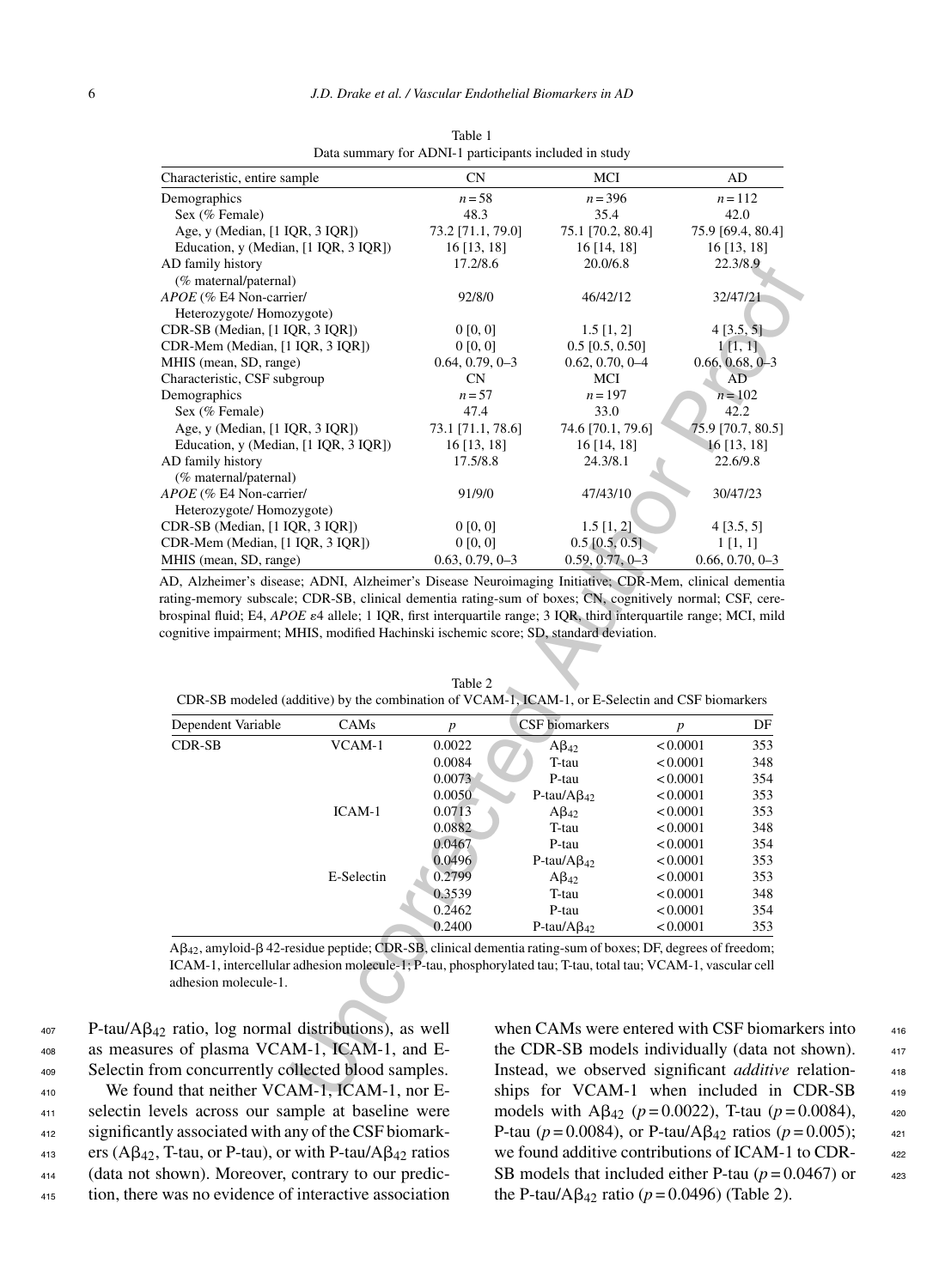

Fig. 1. Associations of VCAM-1, ICAM-1, and E-Selectin with baseline diagnosis (figures in logarithmic scale). Dots with bars indicate average levels with confidence intervals. AD, Alzheimer's disease; ADNI; CN, cognitively normal; ICAM-1, intercellular adhesion molecule-1; MCI, mild cognitive impairment; ng/mL, nanograms per milliliter; VCAM-1, vascular cell adhesion molecule-1; ∗*p* < 0.05; ∗∗*p* < 0.005.

## <sup>424</sup> **DISCUSSION**

 Current epidemiologic evidence suggests that potentially modifiable midlife vascular risk factors specifically influence risk for later-life, AD-ass- ociated cognitive decline. Despite this, a large knowl- edge gap still exists with respect to characterization of the biological overlap of highly co-morbid vas- cular and AD pathologies in clinical AD. Given recent emphasis on prevention-oriented strategies in AD, delineating the nature of clinical associa- tions between vascular-mediated processes and AD biomarkers is imperative.

In this study, we first sought to explore whether 436 molecular indicators vascular endothelial dysfunc- <sup>437</sup> tion as indicated by soluble plasma CAM levels 438 would reliably estimate baseline AD-related clinical diagnosis and/or functional impairment in a 440 cohort that was purposefully designed for study- <sup>441</sup> ing biomarkers in AD, in which contributions from  $442$ potential confounders such as significant vascular 443 cognitive impairment had been minimized. In our 444 cross-sectional analyses of ADNI-1 data, we found <sup>445</sup> that sample-wide baseline VCAM-1 and ICAM-1 446 (but not E-Selectin) levels had significant but modest  $447$ associations with AD-associated diagnosis. We had  $448$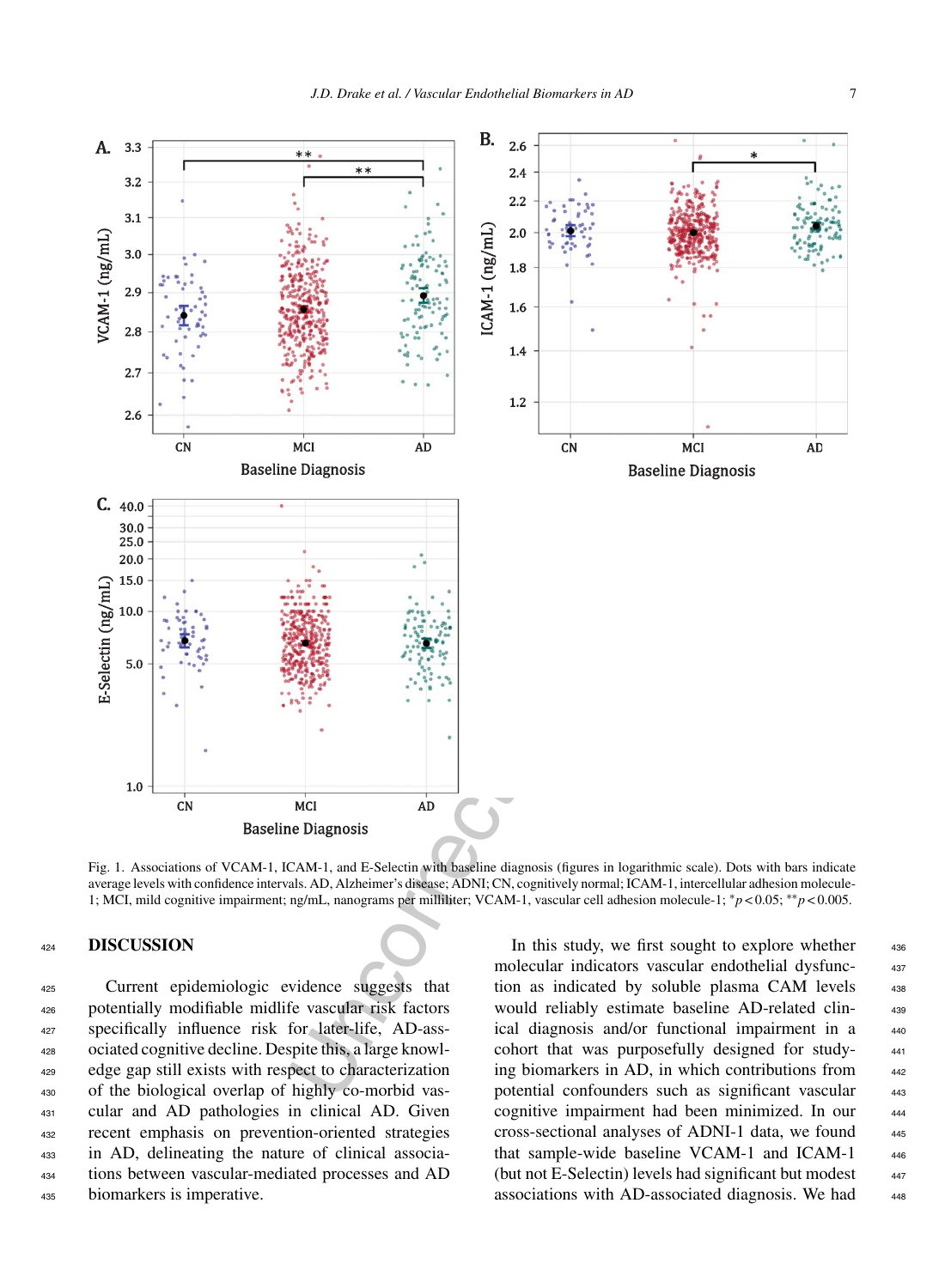predicted that CAM levels would be lowest in CN subjects and concomitantly higher in MCI and AD groups, respectively, but found VCAM-1 and ICAM- 1 to only be consistently higher in AD versus MCI groups. As an extension of our initial hypothesis, we had predicted that higher baseline peripheral CAMs levels would also correlate with severity of functional impairment staging and found that VCAM-1 (but not ICAM-1 or E-Selectin) again had a significant but rel- atively modest relationship to CDR-SB scores across the entire sample.

 Our main finding was related to our prediction that plasma CAMs and brain-based AD pathology would act synergistically in contributing to clinical sever- ity of AD. Contrary to our initial expectation, we found that plasma VCAM-1 and CSF AD biomarkers acted *independently* and observed more robust *addi- tive* effects when added to any of the CSF biomarkers in CDR-SB models. ICAM-1 was also observed to have an additive effect in these models, but to a more limited extent, and we observed no effects with E-Selectin in this model.

 Our hypothesis that sensitive molecular indicators of vascular endothelial dysfunction such as solu- ble plasma CAMs would indicate interactive rather than independent associations of vascular and AD pathologies was largely informed by recent experi- mental data. Peripheral immune cell trafficking into 477 the brain has been reported in rodent models to occur with specific predilection for brain parenchyma 479 affected by deposition of A $\beta$  [70, 71] and tau [72], and one study reported high levels of both VCAM- 1 and ICAM-1 expression in cerebral blood vessels adjacent to A $\beta$  plaques [71]. Moreover, A $\beta$  has been demonstrated to induce a CAM-mediated pro- inflammatory cascade in vascular endothelial cells [73], blood-brain barrier (BBB) dysfunction via endothelial and smooth muscle cell damage [74], and vasoconstriction via free radicals [75]. Interestingly, elevated pro-inflammatory CSF tumor necrosis fac- tor has been shown in a mouse model to drastically increase  $\beta$ -site amyloid precursor protein-cleaving enzyme 1 (BACE1) processing of CSF VCAM-1 from its membrane-bound to soluble form, a process that was not prominent in healthy adult mice [76].

 Additionally, Yousef et. al. have demonstrated in a detailed series of studies of aging mice that a) the aged hippocampus expresses an inflammatory transcrip- tional profile that induces local microglial activation that is spatially associated with focal VCAM-1 upreg- ulation on the luminal side of the adjacent BBB; b) soluble VCAM-1 is elevated in aged mouse (and

In severity of thunchood I<br>
Interduced also of genetic dislot of VCAM-1 (but met The proinfinammatory effects of the dislogated as<br>significant but The proinfinammatory effects of the dislogated to our percelucion that wit human) plasma, and aged plasma from mice and 501 humans induces VCAM-1 expression in cultured 502 brain endothelial cells and young mouse hippocampi;  $\frac{503}{200}$ and c) the effects of aged blood in this model 504  $(including impaired cognition in a Barnes maze)$  505 are mitigated by administration of an anti-VCAM- 506 1 antibody or genetic ablation of VCAM-1 [58]. 507 The proinflammatory effects of the dialyzed, aged  $\frac{1}{508}$ plasma that was used for experiments were specif-<br>sos ically found to not be related to soluble VCAM-1 510 itself, and authors surmised that pro-inflammatory  $511$ cytokine/chemokine signaling was likely responsi-<br>
<sub>512</sub> ble for the effect  $[58]$ . Of note, they found no  $513$ increased expression of ICAM-1, E-Selectin, or P-  $_{514}$ Selectin at either mRNA or protein levels in their 515 model [58]. Yousef et al. also observed three distinct  $_{516}$ populations of vascular endothelial cells, only two  $517$ of which expressed VCAM-1 together with either  $518$ pro-inflammatory genes or vascular remodeling and 519 Notch signaling markers  $[58]$ . It is interesting to note  $520$ parallels of these findings with an ApoE  $-/-$  mouse  $521$ model of atherosclerosis, where VCAM-1, ICAM- 522 1, and PECAM were all shown to be differentially  $523$ expressed and localized in response to hypercholes-  $524$ terolemia; however, only VCAM-1 upregulation 525 showed focal predilection for lesion-prone sites and <sub>526</sub> preceded atherosclerotic lesion formation [41]. <sub>527</sub>

Human clinical studies to-date have consistently 528 demonstrated peripheral soluble CAMs to be elevated <sub>529</sub> in relation to various forms of dementia but have  $\frac{530}{2}$ yielded inconsistent results as to which CAMs are 531 most clinically relevant. For example, some groups  $\frac{1}{5}$  532 using different combinations of CAMs have shown 533 only VCAM-1 [49], ICAM-1 [51], or ICAM-1 and 534 PECAM-1 [50] to be elevated in AD compared with 535 controls, while Huang et al. found VCAM-1, ICAM- 536 1, and E-Selectin to all be elevated in AD compared  $\frac{537}{2}$ with controls, but only VCAM-1 to be associated  $538$ with dementia severity  $[48]$ . With respect to cerebral  $\qquad$  539 vascular disease, E-Selectin (but not VCAM-1) was  $540$ associated with severity of small vessel disease on  $541$ CT in patients with vascular dementia and AD in one  $_{542}$ study [49]; however, Huang et. al. found VCAM-1 <sub>543</sub> (but not ICAM-1 or E-Selectin) to be associated with  $_{544}$ cerebral vascular dysfunction in AD patients as mea- <sup>545</sup> sured by major tract-specific fractional anisotropy 546 quantification [48]. In two cross-sectional examina-<br>
<sub>547</sub> tions of community-dwelling older adults, Tchalla 548 et al. found that elevated plasma VCAM-1 (but 549 not ICAM-1) was associated with cognitive impairment, decline in activities of daily living, slowed gait  $\frac{551}{551}$ speed, higher cerebral white matter hyperintensity 552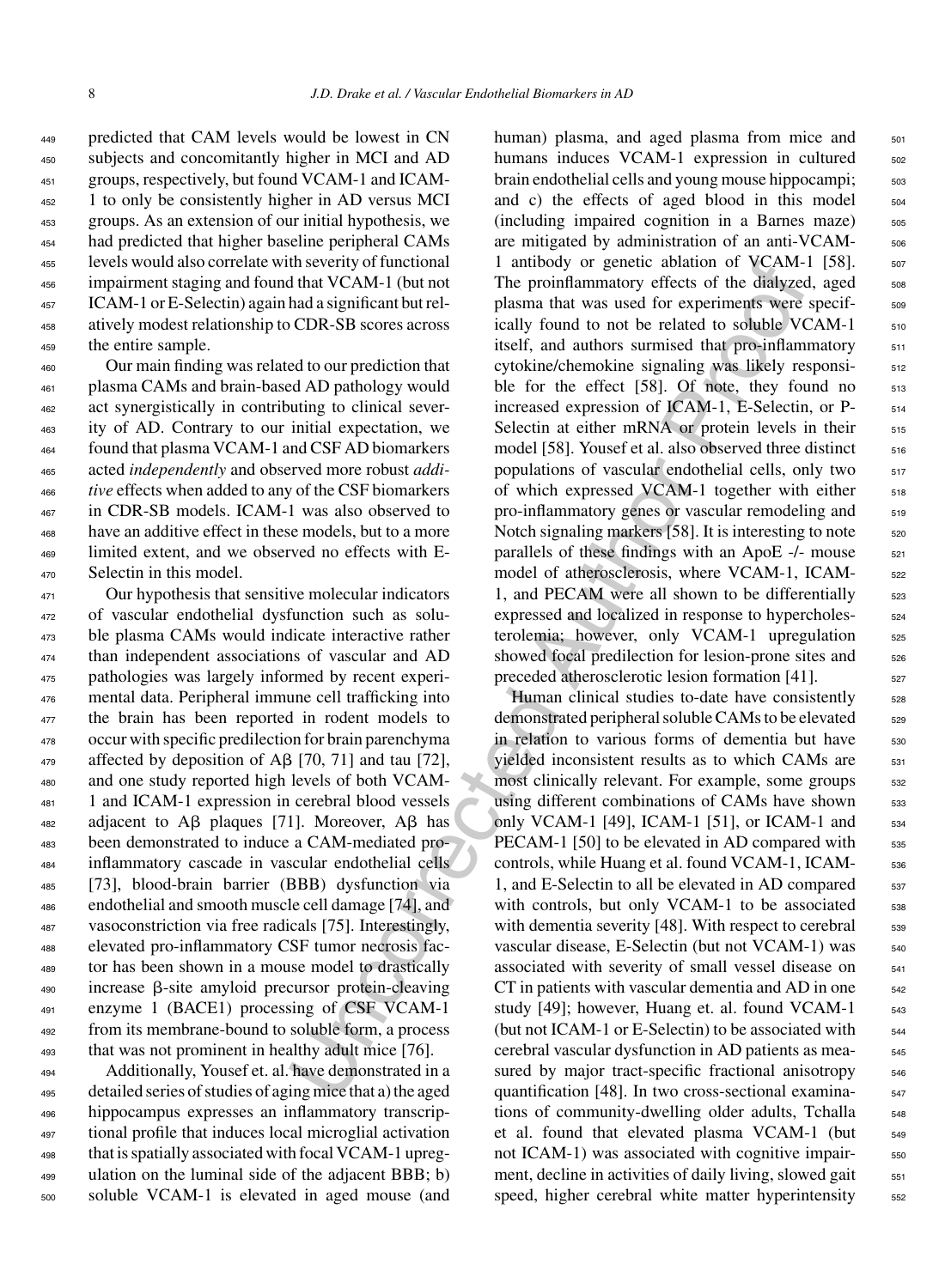volume on MRI, and cerebrovascular resistance as measured by transcranial doppler [52, 53]. Another group assessed an expanded panel of neuroinflamma- tory biomarkers including VCAM-1 and ICAM-1 in serum (and CSF) for cross-sectional associations with CSF AD biomarkers in normal community-dwelling adults and patients with cognitive impairment, and found that eight of the serum (including ICAM-1, but not VCAM-1) biomarkers best predicted a CSF AD profile defined by P-tau/A $\beta_{42}$  ratio [55]. Lon- gitudinally, the Rotterdam study showed baseline  $\alpha$ 1-antichymotrypsin, interleukin-6, and C-reactive protein but not VCAM-1 or ICAM-1 to predict future dementia risk [77], while Yoon et. al. reported that soluble VCAM-1, ICAM-1, E-Selectin, and P- Selectin assessed longitudinally in healthy volunteers all increased with age, but only elevated ICAM-1 pre- dicted poorer cognitive performance years later [32]. To our knowledge, ours is the first study to assess for interactive versus additive associations of blood- borne soluble CAMs and CSF AD biomarkers with respect to AD diagnosis and dementia severity stag-ing in a highly characterized AD cohort.

 There were several limitations of our study. These included the cross-sectional design, multiple compar- isons, and the smaller number of participants with CSF biomarkers relative to the overall cohort size. For simplicity, we specifically chose to limit this initial study to cross-sectional outcomes of AD-associated diagnosis and functional impairment in order to test our basic assumption that elevated CAMs would generally serve as a useful biomarker of vascular con- tributions to the clinical AD phenotype. Although our data suggest primacy of VCAM-1 among the CAMs tested herein with respect to clinical AD, and par- allel rather than interactive associations of soluble plasma VCAM-1 and ICAM-1 to CSF biomarkers of AD-pathology and neurodegeneration, these data should be interpreted with caution in the context of findings from other groups that were generated in studies with differing methodologies as outlined above. It is also possible that available sample sizes and/or the presence of outliers in ADNI data may have influenced our findings related to between-group dif- ferences in ICAM-1 and E-Selectin. Additionally, if membrane-bound VCAM-1 is in fact the key factor in mediating vascular-AD pathological interactions across the BBB as suggested by experimental stud- ies, the relative degrees to which individual CAMs are expressed longitudinally, solubilized, and detectable as blood-borne biomarkers in humans with chronic risk factors remains unclear. It may also be that

use of blood-borne CAMs in isolation without proinflammatory chemokine/cytokine and/or imaging 606 biomarkers is insufficient to fully capture clinically  $\frac{607}{607}$ relevant aspects of vascular contributions to AD via 608 mechanisms acting across the BBB.

Despite these limitations, our data lend weight to  $610$ the growing literature suggesting that soluble blood- 611 borne CAMs may serve as useful biomarkers for  $612$ studying the biological overlap of vascular and AD 613 pathologies in clinical AD. In order to validate these 614 findings, future studies of CAMs in ADNI data will  $_{615}$ include assessment of associations with AD and 616 vascular imaging biomarkers, correlations with lon- 617 gitudinal cognitive and functional data, and likely 618 inclusion of CAMs in a more comprehensive panel  $619$ of peripheral inflammation and BBB dysfunction. 620 Future studies would also benefit from validation  $621$ across multiple large, longitudinal cohorts using stan- <sup>622</sup> dardized methodologies.

# **ACKNOWLEDGMENTS** <sup>624</sup>

This work was supported by NIA  $#AG036535$  and  $#Q036535$ NIA #AG058648 (Daiello). The funding sources had  $626$ no role in the design, conduct, or reporting of this  $627$ study. 628

mitter in the growing litterate suggesting fatalsolubition in the growing litterate suggesting fatalsolubing RCAM-1, borne CAMs may seve as useful biomark<br>
is better ded a CSF studying the biological orethal of vastellar Data collection and sharing for this project was 629 funded by the Alzheimer's Disease Neuroimag- 630 ing Initiative (ADNI) (National Institutes of Health  $631$ Grant U01 AG024904) and DOD ADNI (Department 632 of Defense award number W81XWH-12-2-0012). 633 ADNI is funded by the National Institute on Aging, 634 the National Institute of Biomedical Imaging and 635 Bioengineering, and through generous contributions 636 from the following: AbbVie, Alzheimer's Asso- <sup>637</sup> ciation; Alzheimer's Drug Discovery Foundation; 638 Araclon Biotech; BioClinica, Inc.; Biogen; Bristol- 639 Myers Squibb Company; CereSpir, Inc.; Cogstate; 640 Eisai Inc.; Elan Pharmaceuticals, Inc.; Eli Lilly and 641 Company; EuroImmun; F. Hoffmann-La Roche Ltd 642 and its affiliated company Genentech, Inc.; Fujire- 643 bio; GE Healthcare; IXICO Ltd.; Janssen Alzheimer 644 Immunotherapy Research & Development, LLC.; 645 Johnson & Johnson Pharmaceutical Research & 646 Development LLC.; Lumosity; Lundbeck; Merck 647 & Co., Inc.; Meso Scale Diagnostics, LLC.; Neu- <sup>648</sup> roRx Research; Neurotrack Technologies; Novartis 649 Pharmaceuticals Corporation; Pfizer Inc.; Piramal 650 Imaging; Servier; Takeda Pharmaceutical Company; 651 and Transition Therapeutics. The Canadian Institutes 652 of Health Research is providing funds to support 653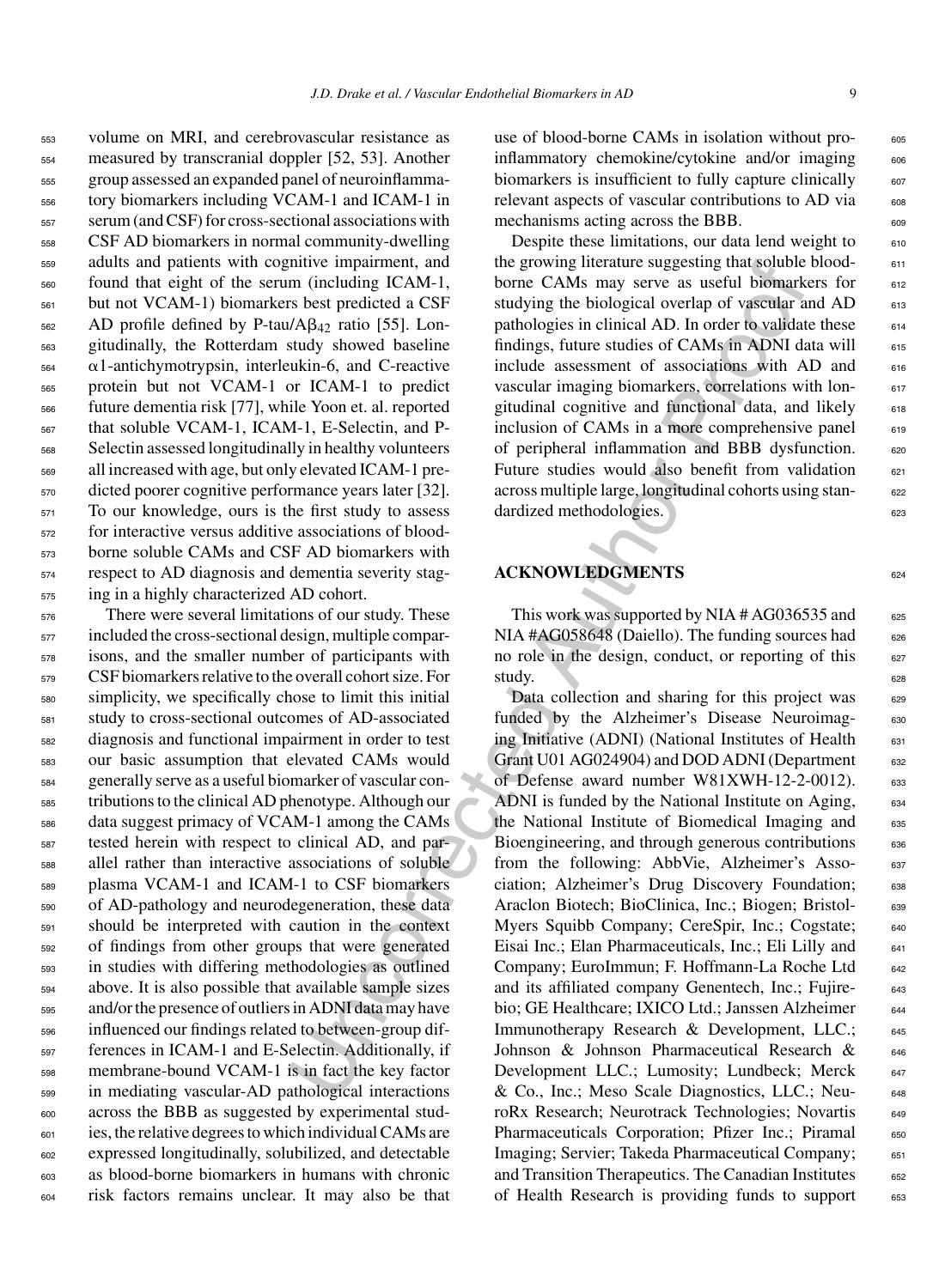ADNI clinical sites in Canada. Private sector con- tributions are facilitated by the Foundation for the National Institutes of Health ([http://www.fnih.org\)](http://www.fnih.org). The grantee organization is the Northern Califor- nia Institute for Research and Education, and the study is coordinated by the Alzheimer's Therapeutic Research Institute at the University of Southern Cali- fornia. ADNI data are disseminated by the Laboratory for NeuroImaging at the University of Southern California.

<sup>664</sup> Authors' disclosures available online (https:// <sup>665</sup> www.j-alz.com/manuscript-disclosures/20-0759r2).

<sup>666</sup> **Prior Presentations:** This work was presented, <sup>667</sup> in part, at the Alzheimer's Association International <sup>668</sup> Conference, Chicago, IL (July 2018 and July 2020).

## <sup>669</sup> **SUPPLEMENTARY MATERIAL**

<sup>670</sup> The supplementary material is available in the <sup>671</sup> electronic version of this article: https://dx.doi.org/ 672 [10.3233/JAD-200759.](https://dx.doi.org/10.3233/JAD-200759)

#### <sup>673</sup> **REFERENCES**

- <sup>674</sup> [1] Selkoe DJ, Hardy J (2016) The amyloid hypothesis of <sup>675</sup> Alzheimer's disease at 25 years. *EMBO Mol Med* **8**, <sup>676</sup> 595–608.
- <sup>677</sup> [2] de Bruijn RFAG, Bos MJ, Portegies MLP, Hofman A, <sup>678</sup> Franco OH, Koudstaal PJ, Ikram MA (2015) The poten-<sup>679</sup> tial for prevention of dementia across two decades: The <sup>680</sup> prospective, population-based Rotterdam Study. *BMC Med* <sup>681</sup> **13**, 132.
- <sup>682</sup> [3] Dar TA, Sheikh IA, Ganie SA, Ali R, Singh LR, Gan <sup>683</sup> SH, Kamal MA, Zargar MA (2014) Molecular linkages <sup>684</sup> between diabetes and Alzheimer's disease: Current scenario <sup>685</sup> and future prospects. *CNS Neurol Disord Drug Targets* **13**, <sup>686</sup> 290–298.
- <sup>687</sup> [4] Mosconi L, Walters M, Sterling J, Quinn C, McHugh P, <sup>688</sup> Andrews RE, Matthews DC, Ganzer C, Osorio RS, Isaac-<sup>689</sup> son RS, De Leon MJ, Convit A (2018) Lifestyle and vascular <sup>690</sup> risk effects on MRI-based biomarkers of Alzheimer's dis-<sup>691</sup> ease: A cross-sectional study of middle-aged adults from <sup>692</sup> the broader New York City area. *BMJ Open* **8**, e019362.
- <sup>693</sup> [5] Arvanitakis Z, Capuano AW, Lamar M, Shah RC, Barnes <sup>694</sup> LL, Bennett DA, Schneider JA (2018) Late-life blood <sup>695</sup> pressure association with cerebrovascular and Alzheimer <sup>696</sup> disease pathology. *Neurology* **91**, e517–e525.
- <sup>697</sup> [6] Gilsanz P, Mayeda ER, Glymour MM, Quesenberry CP, <sup>698</sup> Mungas DM, DeCarli C, Dean A, Whitmer RA (2017) <sup>699</sup> Female sex, early-onset hypertension, and risk of dementia. <sup>700</sup> *Neurology* **89**, 1886–1893.
- <sup>701</sup> [7] McGrath ER, Beiser AS, DeCarli C, Plourde KL, Vasan <sup>702</sup> RS, Greenberg SM, Seshadri S (2017) Blood pressure from <sup>703</sup> mid- to late life and risk of incident dementia. *Neurology* <sup>704</sup> **89**, 2447–2454.
- <sup>705</sup> [8] De La Torre JC (2013) Vascular risk factors: A ticking time <sup>706</sup> bomb to Alzheimer's disease. *Am J Alzheimers Dis Other* <sup>707</sup> *Demen* **28**, 551–559.
- [9] Kivipelto M, Helkala E, Laakso MP, Hänninen T, Hal- 708 likainen M, Alhainen K, Soininen H, Tuomilehto J, Nissien 709 A (2001) Midlife vascular risk factors and Alzheimer's disease in later life: Longitudinal, population based study. *BMJ* 711 **322**, 1447–1451. **712**
- [10] Lourida I, Hannon E, Littlejohns TJ, Langa KM, Hyppönen 713 E, Kuzma E, Llewellyn DJ (2019) Association of lifestyle  $\frac{714}{2}$ and genetic risk with incidence of dementia. *JAMA* 322,  $\frac{715}{215}$ 430-437. <sup>716</sup>
- [11] Gottesman RF, Schneider ALC, Zhou Y, Coresh J, Green E, 717 Gupta N, Knopman DS, Mintz A, Rahmim A, Sharrett AR, 718 Wagenknecht LE, Wong DF, Mosley TH (2017) Association 719 between midlife vascular risk factors and estimated brain 720 amyloid deposition. *JAMA* **317**, 1443–1450. 721
- [12] Matthews FE, Arthur A, Barnes LE, Bond J, Jagger C, 722 Robinson L, Brayne C, Medical Research Council Cognitive 723 Function and Ageing Collaboration (2013) A two-decade 724 comparison of prevalence of dementia in individuals aged 725 65 years and older from three geographical areas of Eng- <sup>726</sup> land: Results of the Cognitive Function and Ageing Study I 727 and II. *Lancet* **382**, 1405–1412. <sup>728</sup>
- [13] Attems J, Jellinger KA (2014) The overlap between vascular 729 disease and Alzheimer's disease–lessons from pathology. 730 *BMC Med* **12**, 206. <sup>731</sup>
- [14] Jagust W, Jack CR, Bennett DA, Blennow K, Haeberlein 732 SB, Holtzman DM, Jessen F, Karlawish J, Liu E, Molinuevo 733 JL, Montine T, Phelps C, Rankin KP, Rowe CC, Scheltens <sup>734</sup> P, Siemers E, Sperling R (2019) "Alzheimer's disease" is 735 neither "Alzheimer's clinical syndrome" nor "dementia". 736 *Alzheimers Dement* **15**, 153–157. <sup>737</sup>
- EVALUATIon (1611)<br>
1430. The Southern California (1613) (The Southern Cause and Mohema RF, Schneider ALC, Zhou Y, Coreal),<br>
1410 Genesiman RF, Schneider ALC, Zhou Y, Coreal),<br>
1410 Genesiman RF, Schneider ALC, Zhou Y, Cor [15] Sweeney MD, Montagne A, Sagare AP, Nation DA, Schnei- <sup>738</sup> der LS, Chui HC, Harrington MG, Pa J, Law M, Wang DJJ, 739 Jacobs RE, Doubal FN, Ramirez J, Black SE, Nedergaard 740 M, Benveniste H, Dichgans M, Iadecola C, Love S, Bath 741 PM, Markus HS, Salman RA, Allan SM, Quinn TJ, Kalaria 742 RN, Werring DJ, Carare RO, Touyz RM, Williams SCR, 743 Moskowitz MA, Katusic ZS, Lutz SE, Lazarov O, Minshall <sup>744</sup> RD, Rehman J, Davis TP, Wellington CL, González HM, 745 Yuan C, Lockhart SN, Hughes TM, Chen CLH, Sachdev P,  $\frac{746}{2}$ O'Brien JT, Skoog I, Pantoni L, Gustafson DR, Biessels GJ, <sup>747</sup> Wallin A, Smith EE, Mok V, Wong A, Passmore P, Barkof F, 748 Muller M, Breteler MMB, Román GC, Hamel E, Seshadri S,  $1/749$ Gottesman RF, van Buchem MA, Arvanitakis Z, Schneider 750 JA, Drewes LR, Hachinski V, Finch CE, Toga AW, Wardlaw <sup>751</sup> JM, Zlokovic BV (2019) Vascular dysfunction—The disre- <sup>752</sup> garded partner of Alzheimer's disease. *Alzheimers Dement* <sup>753</sup> **15**, 158–167. <sup>754</sup>
	- [16] Schneider JA, Arvanitakis Z, Bang W, Bennett DA <sup>755</sup> (2007) Mixed brain pathologies account for most demen- <sup>756</sup> tia cases in community-dwelling older persons. *Neurology* 757 **69**, 2197–2204. <sup>758</sup>
	- [17] Nelson PT, Dickson DW, Trojanowski JQ, Jack CR, Boyle 759 PA, Arfanakis K, Rademakers R, Alafuzoff I, Attems J, 760 Brayne C, Coyle-Gilchrist ITS, Chui HC, Fardo DW, Flana- 761 gan ME, Halliday G, Hokkanen SRK, Hunter S, Jicha GA, 762 Katsumata Y, Kawas CH, Keene CD, Kovacs GG, Kukull 763 WA, Levey AI, Makkinejad N, Montine TJ, Murayama S, 764 Murray ME, Nag S, Rissman RA, Seeley WW, Sperling 765 RA, White Iii CL, Yu L, Schneider JA (2019) Limbic- 766 predominant age-related TDP-43 encephalopathy (LATE): 767 Consensus working group report. *Brain* **74**, 625–634. <sup>768</sup>
	- [18] Launer LJ, Petrovitch H, Ross GW, Markesbery W, White 769 LR (2008) AD brain pathology: Vascular origins? Results 770 from the HAAS autopsy study. *Neurobiol Aging* **29**, <sup>771</sup> 1587–15. <sup>772</sup>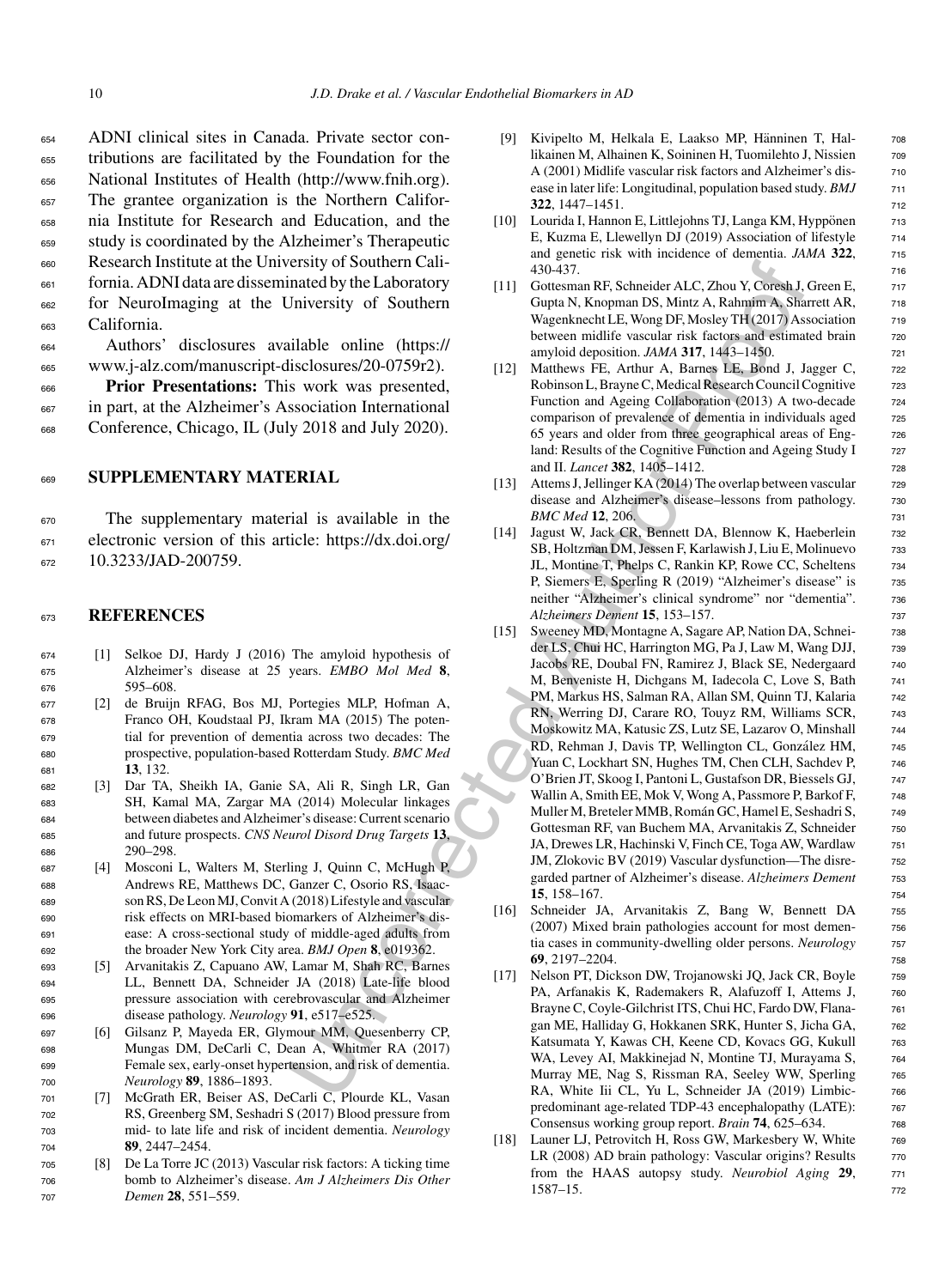- <sup>773</sup> [19] Jellinger KA (2007) The enigma of vascular cognitive disor-<sup>774</sup> der and vascular dementia. *Acta Neuropathol* **113**, 349–388.
- <sup>775</sup> [20] Puzo C, Labriola C, Sugarman MA, Tripodis Y, Martin <sup>776</sup> B, Palmisano JN, Steinberg EG, Stein TD, Kowall NW, <sup>777</sup> McKee AC, Mez J, Killiany RJ, Stern RA, Alosco ML <sup>778</sup> (2019) Independent effects of white matter hyperintensities <sup>779</sup> on cognitive, neuropsychiatric, and functional decline: A <sup>780</sup> longitudinal investigation using the National Alzheimer's <sup>781</sup> Coordinating Center Uniform Data Set. *Alzheimers Res* <sup>782</sup> *Ther* **11**, 64.
- <sup>783</sup> [21] Arvanitakis Z, Capuano AW, Leurgans SE, Bennett DA, <sup>784</sup> Schneider JA (2016) Relation of cerebral vessel disease <sup>785</sup> to Alzheimer's disease dementia and cognitive function in <sup>786</sup> elderly people: A cross-sectional study. *Lancet Neurol* **15**, <sup>787</sup> 934–943.
- <sup>788</sup> [22] De La Torre JC (2000) Critically attained threshold of cere-<sup>789</sup> bral hypoperfusion: Can it cause Alzheimer's disease? *Ann* <sup>790</sup> *N Y Acad Sci* **903**, 424–436.
- <sup>791</sup> [23] Lo RY, Jagust WJ (2012) Vascular burden and Alzheimer <sup>792</sup> disease pathologic progression. *Neurology* **79**, 1349–1355.
- <sup>793</sup> [24] Zlokovic BV (2011) Neurovascular pathways to neurode-<sup>794</sup> generation in Alzheimer's disease and other disorders. *Nat* <sup>795</sup> *Rev Neurosci* **12**, 723–38.
- <sup>796</sup> [25] Roseborough A, Ramirez J, Black SE, Edwards JD (2017)  $797$  Associations between amyloid  $\beta$  and white matter hyper-<sup>798</sup> intensities: A systematic review. *Alzheimers Dement* **13**, <sup>799</sup> 1154–1167.
- <sup>800</sup> [26] Koncz R, Sachdev PS (2018) Are the brain's vascular and <sup>801</sup> Alzheimer pathologies additive or interactive? *Curr Opin* <sup>802</sup> *Psychiatry* **31**, 147–152.
- <sup>803</sup> [27] Rabin JS, Schultz AP, Hedden T, Viswanathan A, Marshall <sup>804</sup> GA, Kilpatrick E, Klein H, Buckley RF, Yang H-S, Prop-<sup>805</sup> erzi M, Rao V, Kirn DR, Papp K V, Rentz DM, Johnson KA, <sup>806</sup> Sperling RA, Chhatwal JP (2018) Interactive associations of  $807$  vascular risk and  $\beta$ -amyloid burden with cognitive decline <sup>808</sup> in clinically normal elderly individuals: Findings from <sup>809</sup> the Harvard Aging Brain Study. *JAMA Neurol.* **75**, 1124– <sup>810</sup> 1131.
- 811 [28] Banerjee G, Kim HJ, Fox Z, Jäger HR, Wilson D, Charidi-<sup>812</sup> mou A, Na HK, Na DL, Seo SW, Werring DJ (2017) <sup>813</sup> MRI-visible perivascular space location is associated with <sup>814</sup> Alzheimer's disease independently of amyloid burden. <sup>815</sup> *Brain* **140**, 1107–1116.
- <sup>816</sup> [29] Alosco ML, Sugarman MA, Besser LM, Tripodis Y, Martin 817 B, Palmisano JN, Kowall NW, Au R, Mez J, DeCarli C, Stein <sup>818</sup> TD, McKee AC, Killiany RJ, Stern RA (2018) A clinico-<sup>819</sup> pathological investigation of white matter hyperintensities <sup>820</sup> and Alzheimer's disease neuropathology. *J Alzheimers Dis* <sup>821</sup> **63**, 1347–1360.
- <sup>822</sup> [30] Soldan A, Pettigrew C, Zhu Y, Wang M, Moghekar A, <sup>823</sup> Gottesman RF, Singh B, Martinez O, Fletcher E, DeCarli <sup>824</sup> C, Albert M, BIOCARD Research Team (2020) White mat-<sup>825</sup> ter hyperintensities and CSF Alzheimer disease biomarkers <sup>826</sup> in preclinical Alzheimer disease. *Neurology* **94**, e950-e960.
- <sup>827</sup> [31] Price DT, Loscalzo J (1999) Cellular adhesion molecules <sup>828</sup> and atherogenesis. *Am J Med* **107**, 85–97.
- <sup>829</sup> [32] Yoon CY, Steffen LM, Gross MD, Launer LJ, Odegaard A, <sup>830</sup> Reiner A, Sanchez O, Yaffe K, Sidney S, Jacobs DR (2017) <sup>831</sup> Circulating cellular adhesion molecules and cognitive func-<sup>832</sup> tion: The coronary artery risk development in young adults <sup>833</sup> study. *Front Cardiovasc Med* **4**, 37.
- <sup>834</sup> [33] Wittchen ES (2009) Endothelial signaling in paracellular <sup>835</sup> and transcellular leukocyte transmigration. *Front Biosci* <sup>836</sup> *(Landmark Ed)* **14**, 2522-2545.
- [34] Muller WA (2009) Mechanisms of transendothelial migra- 837 tion of leukocytes. *Circ Res* **105**, 223–230. <sup>838</sup>
- [35] Muller WA (2015) The regulation of transendothelial migra- 839 tion: New knowledge and new questions. *Cardiovasc Res* 840 **107**, 310–320. <sup>841</sup>
- [36] Yousef H, Czupalla C, Lee D, Burke A, Chen M, Zandstra 842 J, Berber E, Lehallier B, Mathur V, Nair R, Bonanno L, 843 Merkel T, Schwaninger M, Quake S, Butcher E, Wyss-Coray 844 T (2019) Aged blood inhibits hippocampal neurogenesis 845 and activates microglia through VCAM1 at the blood-brain 846 barrier. *Nat Med* **25**, 988–1000. <sup>847</sup>
- [37] Kallmann BA, Hummel V, Lindenlaub T, Ruprecht K, Toyka 848 KV, Rieckmann P (2000) Cytokine-induced modulation 849 of cellular adhesion to human cerebral endothelial cells 850 is mediated by soluble vascular cell adhesion molecule-1. 851 *Brain* **123 (Pt 4)**, 687–697. 852
- [38] Deanfield JE, Halcox JP, Rabelink TJ (2007) Endothelial 853 function and dysfunction: Testing and clinical relevance. 854 *Circulation* **115**, 1285–1295. <sup>855</sup>
- [39] Kong D-H, Kim YK, Kim MR, Jang JH, Lee S (2018) 856 Emerging roles of vascular cell adhesion molecule-1 857 (VCAM-1) in immunological disorders and cancer. *Int J* 858 *Mol Sci* **19**, 13–17. 859
- [40] Ewers M, Mielke MM, Hampel H (2010) Blood-based 860 biomarkers of microvascular pathology in Alzheimer's dis-<br>861 ease. *Exp Gerontol* **45**, 75–9. <sup>862</sup>
- [41] Nakashima Y, Raines EW, Plump AS, Breslow JL, Ross 863 R (1998) Upregulation of VCAM-1 and ICAM-1 at 864 atherosclerosis-prone sites on the endothelium in the 865 ApoE-deficient mouse. Arterioscler Thromb Vasc Biol 18, 866 842–851. <sup>867</sup>
- n Data Set. Alzheimers Res<br>
Tangan Set. Alzheimers Res<br>
Tangan and activutes microgila shrongh VCAMI affluence (1.1 curgans SF, Remedel these to the state (1.1 curgans SF, Remedel (1.1 curgans SF, Remedel (1.1 curgans SF, [42] Hwang SJ, Ballantyne CM, Sharrett AR, Smith LC, Davis 868  $CE$ , Gotto AM, Boerwinkle E (1997) Circulating adhesion  $869$ molecules VCAM-1, ICAM-1, and E-selectin in carotid 870 atherosclerosis and incident coronary heart disease cases: <sup>871</sup> The Atherosclerosis Risk In Communities (ARIC) study. 872 *Circulation* **96**, 4219–4225. <sup>873</sup>
	- [43] Blann AD, Lip GYH (2000) Cell adhesion molecules in 874 cardiovascular disease and its risk factors - What can soluble 875 levels tell us? *J Clin Endocrinol Metab* 85, 1745–1747. 876
	- [44] Qiu S, Cai X, Liu J, Yang B, Zügel M, Steinacker JM, Sun 877  $Z$ , Schumann U (2019) Association between circulating cell  $\qquad$  878 adhesion molecules and risk of type 2 diabetes: A meta-<br>879 analysis. *Atherosclerosis* **287**, 147–154. <sup>880</sup>
	- [45] Fassbender K, Bertsch T, Mielke O, Mühlhauser F, Hen- 881 nerici M (1999) Adhesion molecules in cerebrovascular 882 diseases. Evidence for an inflammatory endothelial activa-<br>883 tion in cerebral large- and small-vessel disease. *Stroke* **30**, <sup>884</sup> 1647–1650. <sup>885</sup>
	- [46] Rieckmann P, Nünke K, Burchhardt M, Albrecht M, Wilt- 886 fang J, Ulrich M, Felgenhauer K (1993) Soluble intercellular 887 adhesion molecule-1 in cerebrospinal fluid: An indicator 888 for the inflammatory impairment of the blood-cerebrospinal 889 fluid barrier. *J Neuroimmunol* **47**, 133–140. 890
	- [47] Sharief MK, Noori MA, Ciardi M, Cirelli A, Thompson EJ 891  $(1993)$  Increased levels of circulating ICAM-1 in serum and  $892$ cerebrospinal fluid of patients with active multiple sclerosis. 893 Correlation with TNF- $\alpha$  and blood-brain barrier damage.  $J$  894 *Neuroimmunol* **43**, 15–21. <sup>895</sup>
	- [48] Huang C-W, Tsai M-H, Chen N-C, Chen W-H, Lu Y-T, 896 Lui C-C, Chang Y-T, Chang W-N, Chang AYW, Chang 897 C-C (2015) Clinical significance of circulating vascular 898 cell adhesion molecule-1 to white matter disintegrity in 899 Alzheimer's dementia. *Thromb Haemost* **114**, 1230–1240. <sup>900</sup>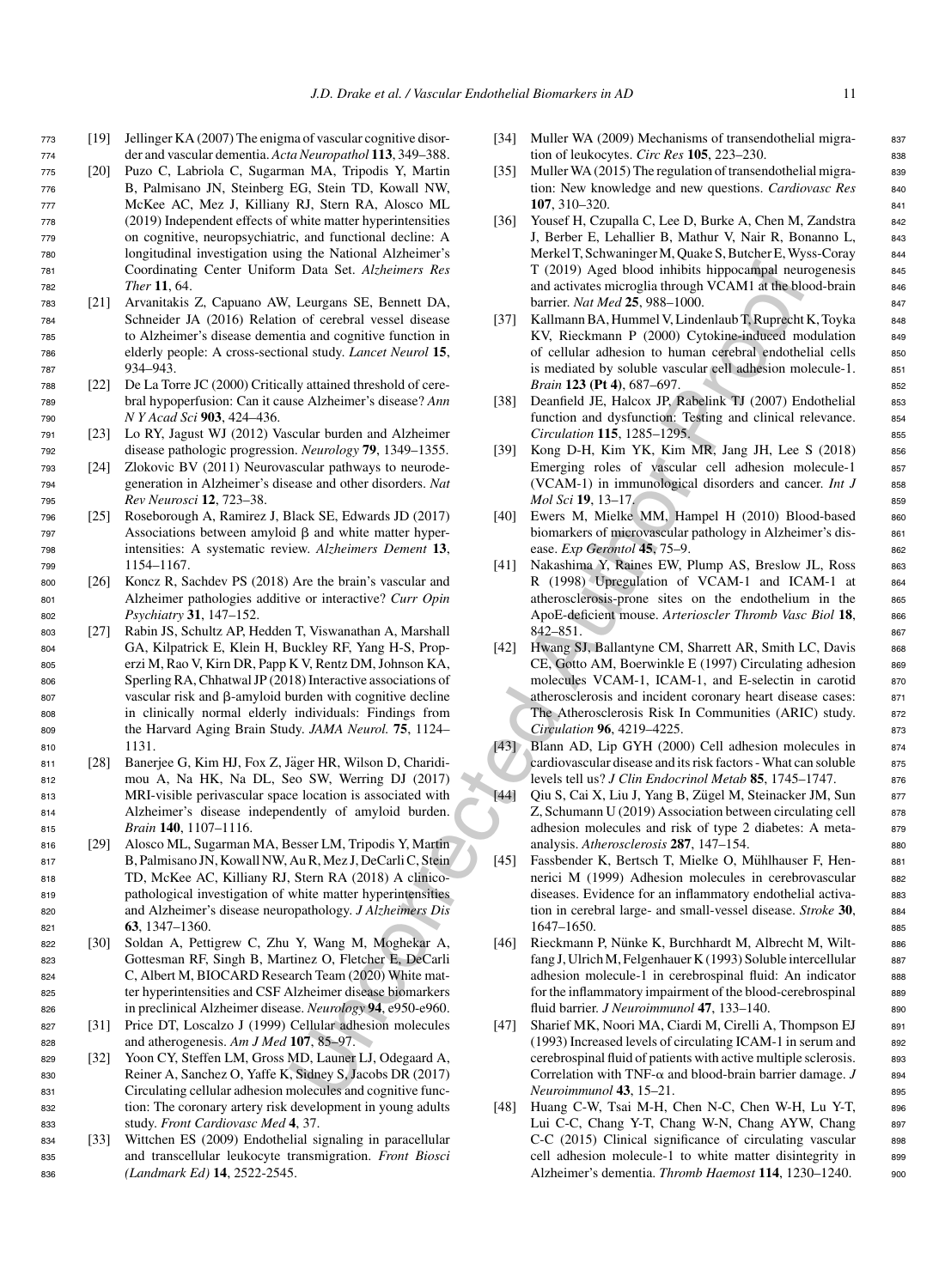- <sup>901</sup> [49] Zuliani G, Cavalieri M, Galvani M, Passaro A, Munari MR, <sup>902</sup> Bosi C, Zurlo A, Fellin R (2008) Markers of endothelial <sup>903</sup> dysfunction in older subjects with late onset Alzheimer's <sup>904</sup> disease or vascular dementia. *J Neurol Sci* **272**, 164– <sup>905</sup> 170.
- <sup>906</sup> [50] Nielsen HM, Londos E, Minthon L, Janciauskiene SM <sup>907</sup> (2007) Soluble adhesion molecules and angiotensin-<sup>908</sup> converting enzyme in dementia. *Neurobiol Dis* **26**, 27–35.
- <sup>909</sup> [51] Rentzos M, Michalopoulou M, Nikolaou C, Cambouri C, <sup>910</sup> Rombos A, Dimitrakopoulos A, Kapaki E, Vassilopoulos <sup>911</sup> D (2004) Serum levels of soluble intercellular adhesion <sup>912</sup> molecule-1 and soluble endothelial leukocyte adhesion <sup>913</sup> molecule-1 in Alzheimer's disease. *J Geriatr Psychiatry* <sup>914</sup> *Neurol* **17**, 225–231.
- <sup>915</sup> [52] Tchalla AE, Wellenius GA, Sorond FA, Gagnon M, Ilop-<sup>916</sup> utaife I, Travison TG, Dantoine T, Lipsitz LA (2017) <sup>917</sup> Elevated soluble vascular cell adhesion molecule-1 is <sup>918</sup> associated with cerebrovascular resistance and cognitive <sup>919</sup> function. *J Gerontol A Biol Sci Med Sci* **72**, 560–566.
- <sup>920</sup> [53] Tchalla AE, Wellenius GA, Travison TG, Gagnon M, <sup>921</sup> Iloputaife I, Dantoine T, Sorond FA, Lipsitz LA (2015) <sup>922</sup> Circulating vascular cell adhesion molecule-1 is associated <sup>923</sup> with cerebral blood flow dysregulation, mobility impair-<sup>924</sup> ment, and falls in older adults. *Hypertension* **66**, 340–346.
- <sup>925</sup> [54] Janelidze S, Mattsson N, Stomrud E, Lindberg O, Palmqvist <sup>926</sup> S, Zetterberg H, Blennow K, Hansson O (2018) CSF <sup>927</sup> biomarkers of neuroinflammation and cerebrovascular <sup>928</sup> dysfunction in early Alzheimer disease. *Neurology* **91**, <sup>929</sup> e867–e877.
- 930 [55] Popp J, Oikonomidi A, Tautvydaitė D, Dayon L, Bacher M, <sup>931</sup> Migliavacca E, Henry H, Kirkland R, Severin I, Wojcik J, <sup>932</sup> Bowman GL (2017) Markers of neuroinflammation asso-<sup>933</sup> ciated with Alzheimer's disease pathology in older adults. <sup>934</sup> *Brain Behav Immun* **62**, 203–211.
- <sup>935</sup> [56] Gupta VB, Hone E, Pedrini S, Doecke J, O'Bryant S, James <sup>936</sup> I, Bush AI, Rowe CC, Villemagne VL, Ames D, Masters <sup>937</sup> CL, Martins RN, AIBL Research Group (2017) Altered <sup>938</sup> levels of blood proteins in Alzheimer's disease longitu-<sup>939</sup> dinal study: Results from Australian Imaging Biomarkers <sup>940</sup> Lifestyle Study of Ageing cohort. *Alzheimers Dement* <sup>941</sup> *(Amst)* **8**, 60–72.
- <sup>942</sup> [57] Hochstrasser T, Weiss E, Marksteiner J, Humpel C <sup>943</sup> (2010) Soluble cell adhesion molecules in monocytes of <sup>944</sup> Alzheimer's disease and mild cognitive impairment. *Exp* <sup>945</sup> *Gerontol* **45**, 70–74.
- <sup>946</sup> [58] Yousef H, Czupalla CJ, Lee D, Chen MB, Burke AN, Zera <sup>947</sup> KA, Zandstra J, Berber E, Lehallier B, Mathur V, Nair R <sup>948</sup> V, Bonanno LN, Yang AC, Peterson T, Hadeiba H, Merkel 949 T, Körbelin J, Schwaninger M, Buckwalter MS, Quake SR, <sup>950</sup> Butcher EC, Wyss-Coray T (2019) Aged blood impairs hip-<sup>951</sup> pocampal neural precursor activity and activates microglia <sup>952</sup> via brain endothelial cell VCAM1. *Nat Med* **25**, 988– <sup>953</sup> 1000.
- <sup>954</sup> [59] Li G, Shofer JB, Petrie EC, Yu CE, Wilkinson CW, <sup>955</sup> Figlewicz DP, Shutes-David A, Zhang J, Montine TJ, <sup>956</sup> Raskind MA, Quinn JF, Galasko DR, Peskind ER (2017) <sup>957</sup> Cerebrospinal fluid biomarkers for Alzheimer's and vas-<sup>958</sup> cular disease vary by age, gender, and APOE genotype in <sup>959</sup> cognitively normal adults. *Alzheimers Res Ther* **9**, 48.
- <sup>960</sup> [60] Markus HS, Hunt B, Palmer K, Enzinger C, Schmidt <sup>961</sup> H, Schmidt R (2005) Markers of endothelial and hemo-<sup>962</sup> static activation and progression of cerebral white matter <sup>963</sup> hyperintensities: Longitudinal results of the Austrian Stroke <sup>964</sup> Prevention Study. *Stroke* **36**, 1410–1414.
- [61] Verbeek MM, Otte-Höller I, Westphal JR, Wesseling P, 965 Ruiter DJ, de Waal RM (1994) Accumulation of intercellu-<br>966 lar adhesion molecule-1 in senile plaques in brain tissue 967 of patients with Alzheimer's disease. *Am J Pathol* **144**, <sup>968</sup> 104–116. 969
- [62] Li G, Xiong K, Korff A, Pan C, Quinn JF, Galasko DR, Liu 970 C, Montine TJ, Peskind ER, Zhang J (2015) Increased CSF 971 E-selectin in clinical Alzheimer's disease without altered 972  $CSF A\beta42$  and tau. *J Alzheimers Dis* **47**, 883–887.  $973$
- A. Nikolao C. Comboni C. (SF) (NEW and *Aldreign Distribution Distribution C. (SF)* (NEW and *New Authority Distribution Combonical Component Mathematic Proof Reserves Authorities (NEW Authorities and Mathematic and COD)* [63] Veitch DP, Weiner MW, Aisen PS, Beckett LA, Cairns 974 NJ, Green RC, Harvey D, Jack CR, Jagust W, Morris 975 JC, Petersen RC, Saykin AJ, Shaw LM, Toga AW, Tro- 976 janowski JQ, Alzheimer's Disease Neuroimaging Initiative 977 (2019) Understanding disease progression and improv- <sup>978</sup> ing Alzheimer's disease clinical trials: Recent highlights 979 from the Alzheimer's Disease Neuroimaging Initiative. 980 *Alzheimers Dement* **15**, 106–152. <sup>981</sup>
	- [64] Morris JC (1993) The Clinical Dementia Rating (CDR): 982 Current version and scoring rules. *Neurology* **43**, <sup>983</sup> 2412–2414. <sup>984</sup>
	- [65] Hughes CP, Berg L, Danziger WL, Coben LA, Martin RL 985 (1982) A new clinical scale for the staging of dementia. *Br* <sup>986</sup> *J Psychiatry* **140**, 566–572. <sup>987</sup>
	- [66] O'Bryant SE, Waring SC, Cullum CM, Hall J, Lacritz 988 L, Massman PJ, Lupo PJ, Reisch JS, Doody R, Texas 989 Alzheimer's Research Consortium (2008) Staging dementia <sup>990</sup> using Clinical Dementia Rating Scale Sum of Boxes scores: <sup>991</sup> A Texas Alzheimer's research consortium study. *Arch Neu-* <sup>992</sup> *rol* **65**, 1091–1095. <sup>993</sup>
	- [67] McKhann G, Drachman D, Folstein M, Katzman R, Price D, <sup>994</sup> Stadlan EM (1984) Clinical diagnosis of Alzheimer's dis-<br>995 ease: Report of the NINCDS-ADRDA Work Group under 996 the auspices of Department of Health and Human Ser- <sup>997</sup> vices Task Force on Alzheimer's Disease. *Neurology* **34**, <sup>998</sup> 939–944. 999
	- [68] Hachinski VC, Iliff LD, Zilhka E, Du Boulay GH, McAllis- <sup>1000</sup> ter VL, Marshall J, Russell RW, Symon L (1975) Cerebral 1001 blood flow in dementia. *Arch Neurol* **32**, 632–637. <sup>1002</sup>
	- [69] Petersen RC, Aisen PS, Beckett LA, Donohue MC, Gamst 1003 AC, Harvey DJ, Jack CR, Jagust WJ, Shaw LM, Toga AW, 1004 Trojanowski JO, Weiner MW (2010) Alzheimer's Disease 1005 Neuroimaging Initiative (ADNI): Clinical characterization. 1006 *Neurology* **74**, 201–209. <sup>1007</sup>
	- [70] Buckwalter MS, Coleman BS, Buttini M, Barbour R, 1008 Schenk D, Games D, Seubert P, Wyss-Coray T (2006) 1009 Increased T cell recruitment to the CNS after amyloid 1010 beta 1-42 immunization in Alzheimer's mice overproduc- <sup>1011</sup> ing transforming growth factor-beta 1. *J Neurosci* **26**, <sup>1012</sup> 11437–11441. 1013
	- [71] Fisher Y, Nemirovsky A, Baron R, Monsonego A (2011) 1014 Dendritic cells regulate amyloid-β-specific T-cell entry into 1015 the brain: The role of perivascular amyloid-β. *J Alzheimers* 1016 *Dis* **27, 99–111.** 1017
	- [72] Majerova P, Michalicova A, Cente M, Hanes J, Vegh J, Kittel 1018 A, Kosikova N, Cigankova V, Mihaljevic S, Jadhav S, Kovac 1019 A (2019) Trafficking of immune cells across the blood- <sup>1020</sup> brain barrier is modulated by neurofibrillary pathology in 1021 tauopathies. *PLoS One* **14**, e0217216. <sup>1022</sup>
	- [73] Suo Z, Tan J, Placzek A, Crawford F, Fang C, Mullan M 1023 (1998) Alzheimer's  $\beta$ -amyloid peptides induce inflamma- 1024 tory cascade in human vascular cells: The roles of cytokines 1025 and CD40. *Brain Res* **807**, 110–117. <sup>1026</sup>
	- [74] Rhodin JA, Thomas TN, Clark L, Garces A, Bryant M 1027 (2003) *In vivo* cerebrovascular actions of amyloid  $\beta$ - 1028